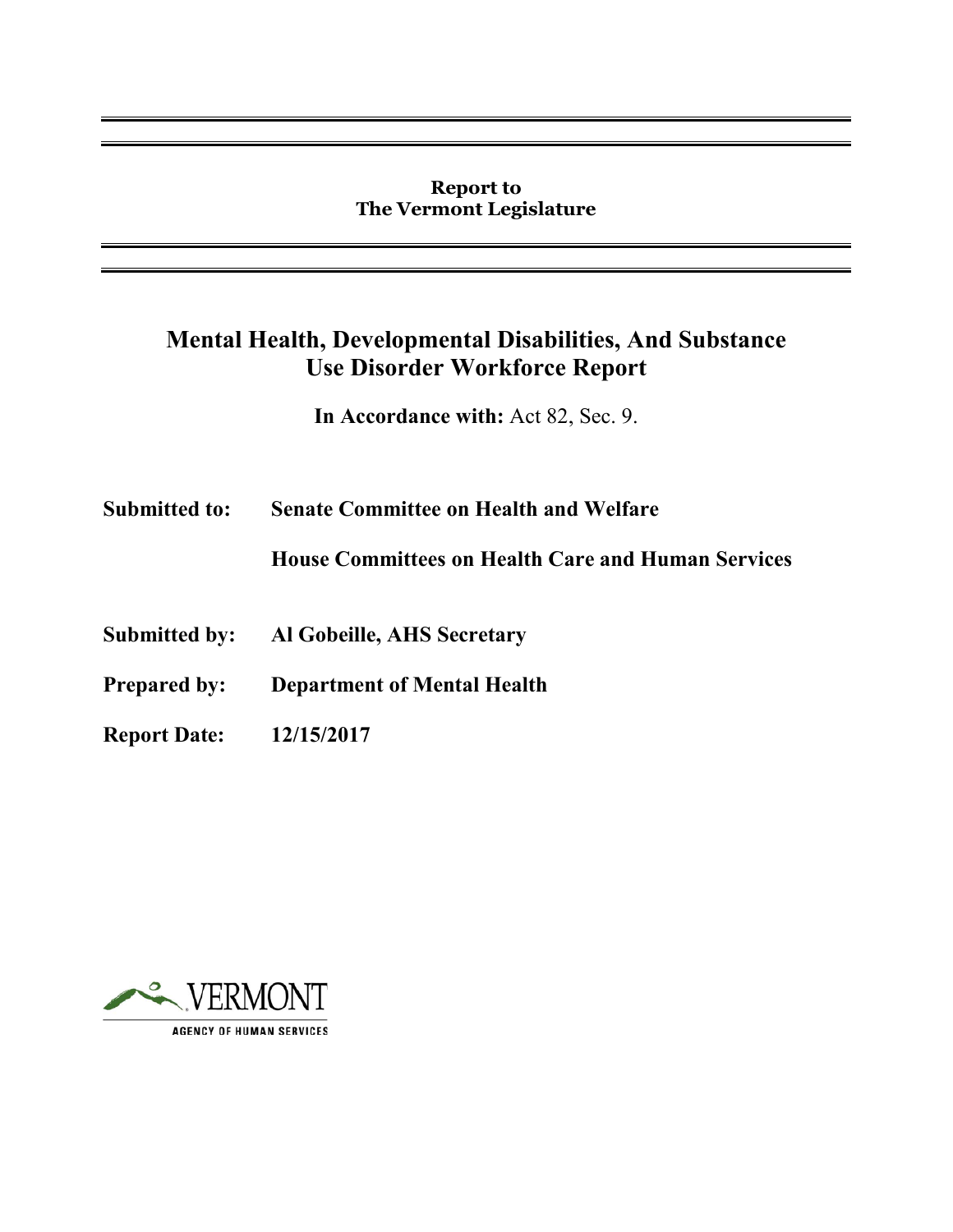# Table of Contents

| <b>Providers</b> | Section 3: Opportunities and Practices for Training, Recruiting and Retaining Health and Other Service |  |
|------------------|--------------------------------------------------------------------------------------------------------|--|
|                  |                                                                                                        |  |
| $2_{1}$          |                                                                                                        |  |
| $\mathcal{F}$    |                                                                                                        |  |
| 4.               |                                                                                                        |  |
| $5_{-}$          |                                                                                                        |  |
| 6.               |                                                                                                        |  |
| $7^{\circ}$      |                                                                                                        |  |
| 8                |                                                                                                        |  |
|                  |                                                                                                        |  |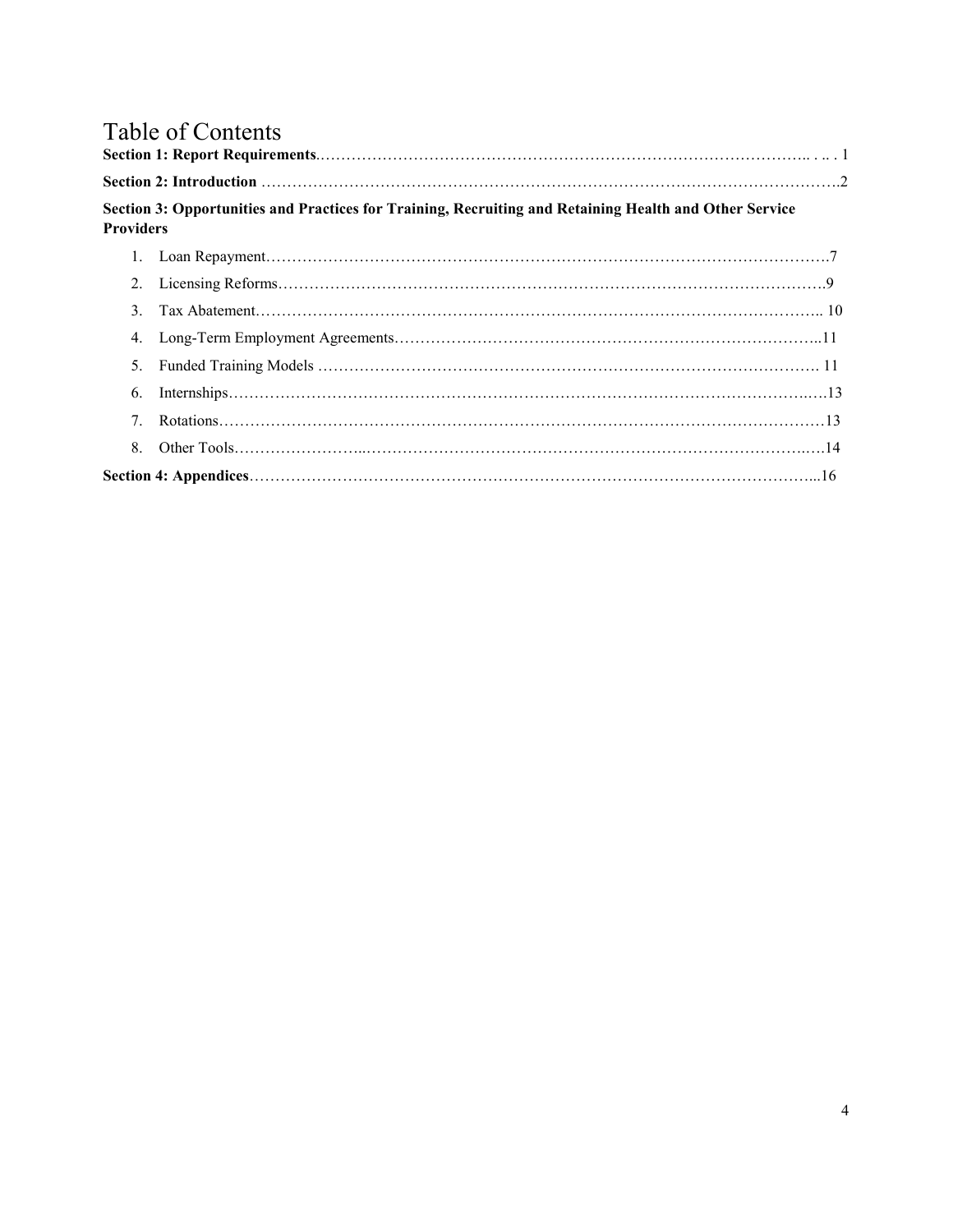#### **SECTION 1: REPORTING REQUIREMENTS**

Section 9 of Act 82 requires the Agency of Human Services to support a Workforce Study Committee to examine best practices for training, recruiting, and retaining health care providers and other service providers in Vermont, particularly with regard to the fields of mental health, developmental disabilities, and substance use disorders in order to address ongoing workforce shortages. The Committee is to weigh the effectiveness of loan repayment, tax abatement, longterm employment agreements, funded training models, internships, rotations, and any other evidence-based training, recruitment, and retention tools available for attracting and retaining qualified health care providers in the State.

#### Response:

Rather than establish a new group, the Agency of Human Services worked with the already constituted Governor's Health Care Workforce Work Group established by Executive Order in 2013 in accordance with the Health Care Workforce Strategic Plan. This Health Care Workforce Work Group includes representatives for multiple government, nonprofit, and private sector entities. In addition, the Agency leveraged several existing health care workforce groups (See Attachment A) and existing reports that continue to analyze current and future demand while developing ideas, including the strategies listed in this legislation, to strengthen Vermont's workforce (See Attachment B).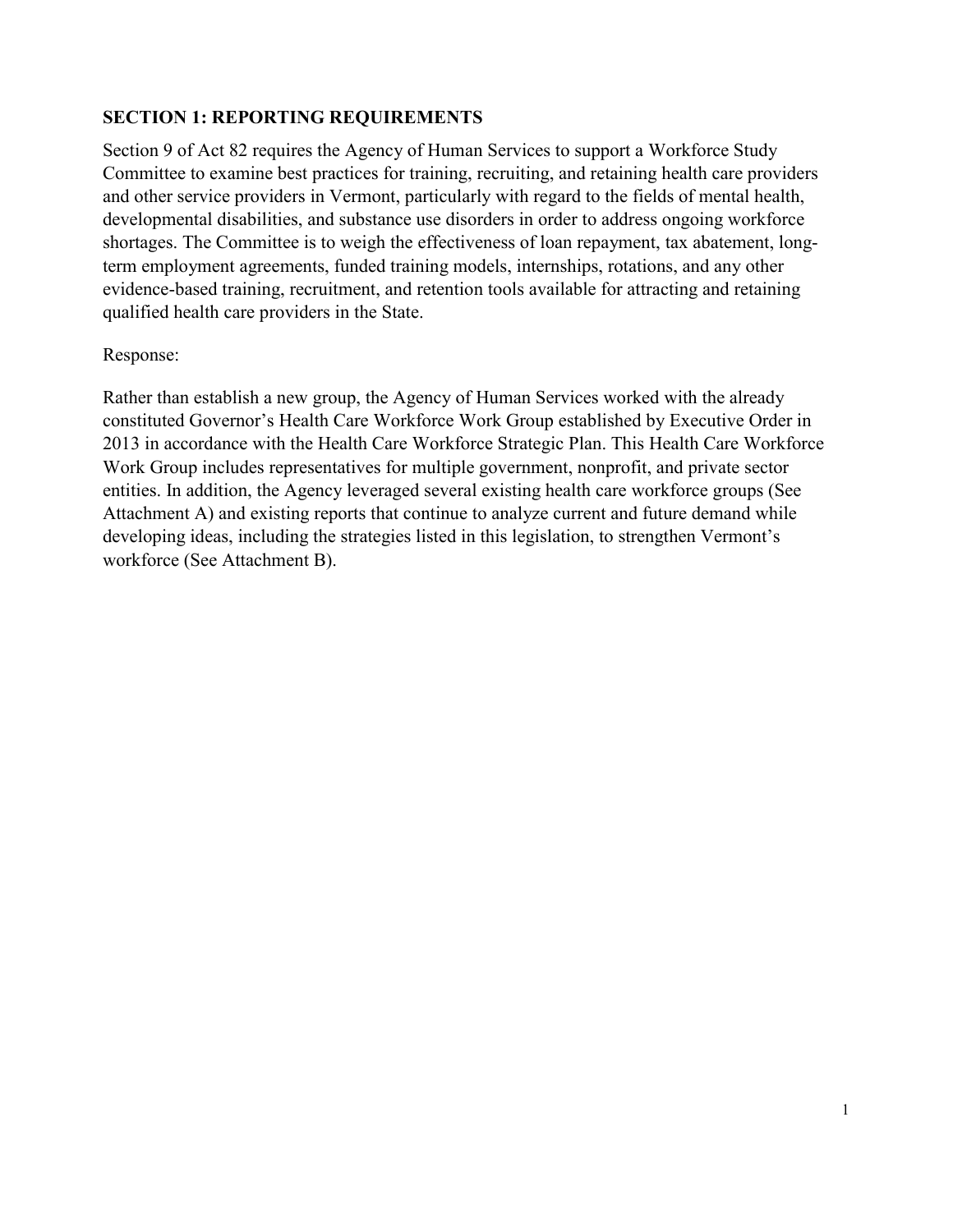#### **SECTION 2: INTRODUCTION**

Attracting and retaining qualified health care providers to Vermont, including for mental health, developmental disabilities, and substance use disorders (other service providers) is an important component of an efficient, innovative and sustainable human service delivery system.

There are many challenges facing the workforce including demographic shifts that make it important to retain workers and recruit new workers to our labor market. Since 2010, Vermont's Labor force has been shrinking by six workers each day. According to the Vermont Department of Labor, Vermont is estimated to lose approximately 2,200 participants in the labor market each year.

Vermont is one of the most rural states in the country. Rural communities often face additional challenges in maintaining an adequate health and social services workforce, making it difficult to provide needed care or to meet staffing requirements for their facilities. Therefore, rural healthcare and social service organizations need to be proactive and strategic about recruiting and retaining personnel. $<sup>1</sup>$  $<sup>1</sup>$  $<sup>1</sup>$ </sup>

Recruitment and retention are closely linked. Recruiting healthcare and social service providers and acclimating them to a community and facility are often expensive, and lengthy endeavors. It is important to recruit workers who are well-suited to the community in which they will work, and to be proactive in retaining those providers. This is called recruiting for retention. Successful recruitment and retention practices can minimize the number and duration of staff vacancies, which can, in turn, save money, improve quality of care, and ensure that services are provided in the community.

In addition, Vermont must commit to, and prioritize programs and initiatives that close gender, employment, and education gaps, and which build pathways to employment for women, minorities, persons with disabilities, low-income and at-risk youth and adults, mature workers, persons with barriers to employment, and those who have been marginalized or under-valued through biases in the system or its administration. [2](#page-3-1)

Vermont expects to see a continued growth in demand for healthcare services. This is driven both demographically, from Vermont's aging population, as well as regionally, from Vermont's proximity to two large medical facilities. While growth is expected in healthcare services, the rate is not expected to match growth nationally. Currently, Vermont has an existing healthcare infrastructure and has historically been a strong supplier of healthcare services. While pockets of the U.S. economy have been identified as underserved healthcare areas, Vermont is not one.<sup>[3](#page-3-2)</sup>

Between 2012 and 2022, the occupational group with the fastest rates of growth are PersonalCare and Service, where employment is expected to increase by approximately 22%. This compares with a 16% projected growth rate in the US. Other fast-growing occupational groups include: Community

<span id="page-3-0"></span> $\overline{a}$ <sup>1</sup> The 2011 *Journal of Rural Health* articl[e "If Only Someone Had Told Me…": Lessons From Rural Providers](https://www.ncbi.nlm.nih.gov/pmc/articles/PMC3057882/) discusses the challenges and rewards of rural practice as identified by current rural healthcare providers.

<span id="page-3-1"></span><sup>2</sup> Vermont Workforce Education and Training Report: Report to The Vermont Legislature, 2016

<span id="page-3-2"></span><sup>3</sup> Ibid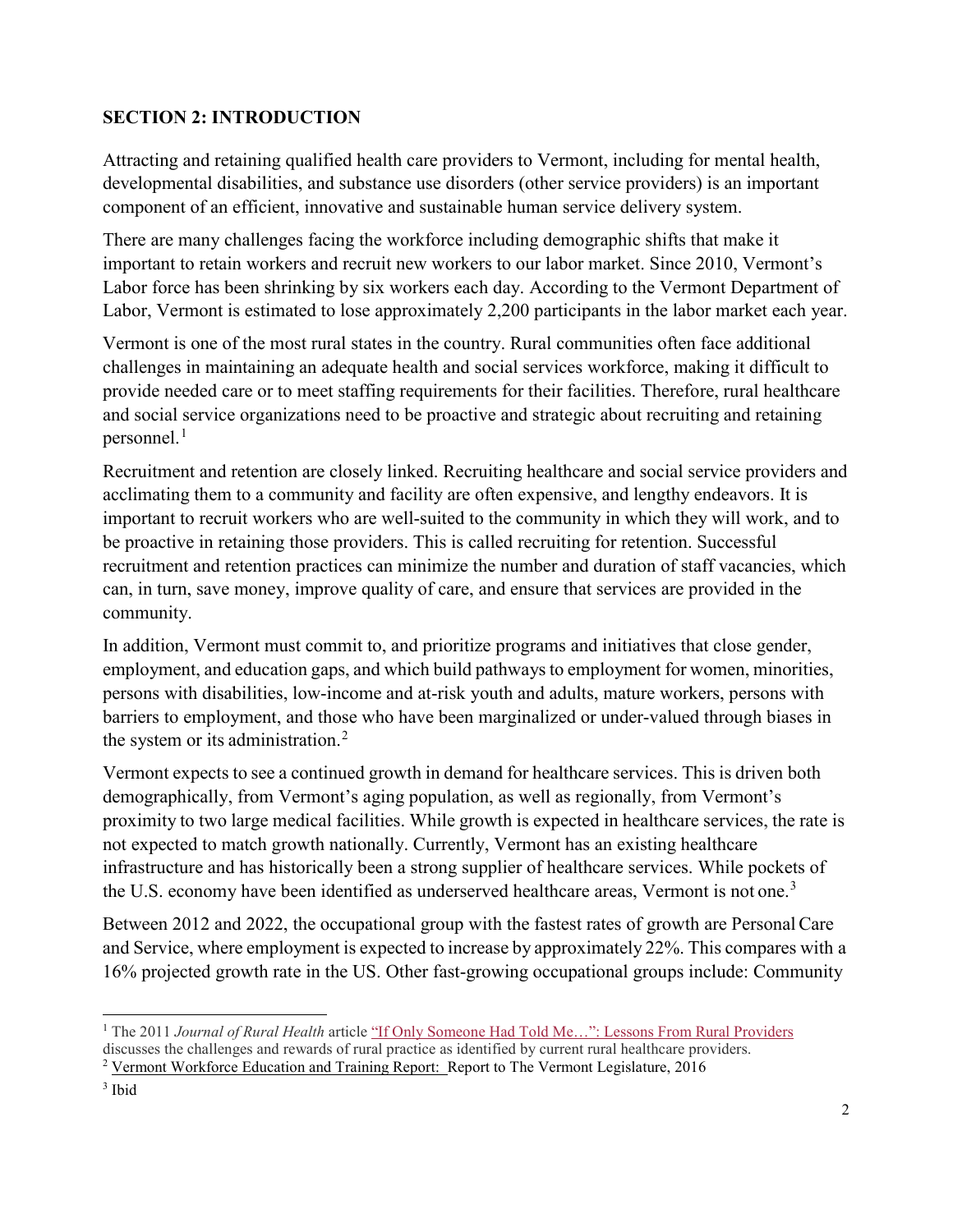and Social Service (15% growth in Vermont); Healthcare Support (15%); Protective and Services (12%); and Life, Physical and Social Sciences  $(12\%)$ .<sup>[4](#page-4-0)</sup>

To address the current needs in the health and social service field and the increasing and projected need for new workers, this report, in addition to what was asked in the legislation, outlines the challenges, trends and opportunities by way of introduction.

A. Health Care Work Force Challenges

- Population Demographics Vermont's population is in some estimates declining. Between 2017 and 2030, Vermont is projected to experience a static or slightly declining population (-.9%). Although Vermont has one of the highest high school graduation rates, U.S. Census reports about 55,000 residents, over the age of 25, are without a high school diploma. Additionally, many participants are seeking entry level employment. Vermont is the second oldest state in the country, with that trend projected to continue. Since 2010, the percentage of people over 65 has increased from 14.6% to 18.1% (113,050) with the forecast that the population of people over the age of 65 is to increase to 135,000 by 2020 and  $170,000$  people by  $2030<sup>5</sup>$  $2030<sup>5</sup>$  $2030<sup>5</sup>$ . As Vermont's population ages so does its workforce with the share of jobs held by people age 55 to 64 rising between 2005 to 2015 to nearly 20% and the share of people 65 or older almost doubling from 3.5% to nearly 7%. The Joint Fiscal Office projects this percentage to rise to 10.3% by 2025 (Joint Fiscal Office, 2017).
- Competition for Trained Workforce There is industry and organizational competition for a trained workforce that will continue with a declining and aging population if additional recruitment, retention, and workforce development strategies are not implemented.
- Educational Debt This is a barrier for entering the health care workforce including the increasing bar for licensing and credentialing mental health and substance use disorder clinicians. [6](#page-4-2)
- Staff Vacancies Quality of care is harder to maintain when the facility is understaffed. In some cases, vacancies can even result in certain services not being available in the community until the position is filled. Vacancies also increase costs due to overtime pay for other staff or other temporary or traveling personnel. Vacancies increase the costs of recruitment and training of new personnel.
- Rural Landscape Although workforce programs are highly accessible, some areas of the state still suffer from a lack of physical and technological infrastructure, which makes serving these populations more difficult. Additionally, outside of the larger municipalities, it can be difficult to amass populations with a common need and focus. Economic variable

<span id="page-4-0"></span> $\overline{a}$ <sup>4</sup> Ibid

<span id="page-4-1"></span><sup>5</sup> United States Census, 2015

<span id="page-4-2"></span><sup>6</sup> Vermont Care Partners Barriers and Gaps in Services and Workforce Challenges, July 25, 2017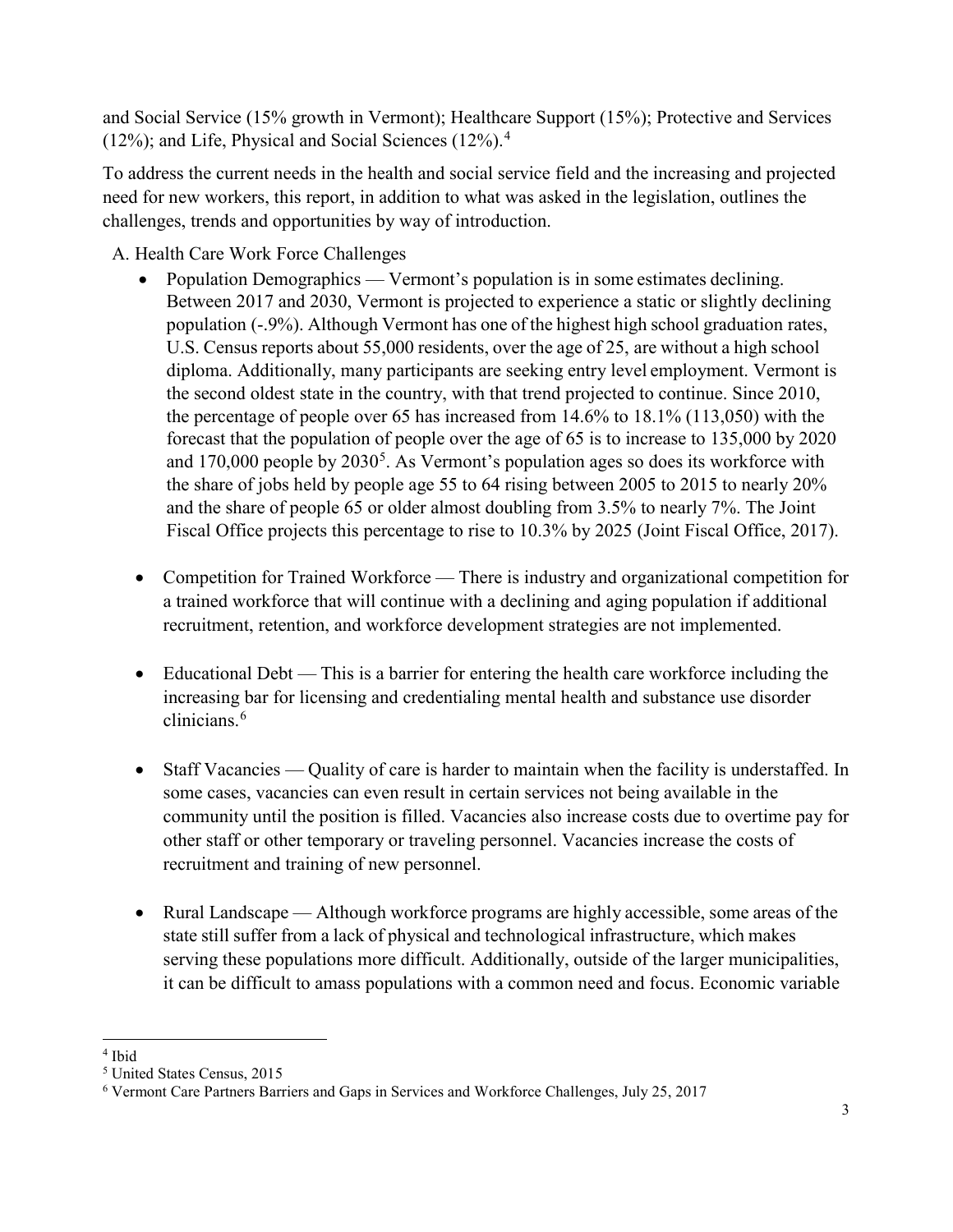and job opportunities differ in each small region. The question of going to scale becomes a challenge.<sup>[7](#page-5-0)</sup>

- Coordination and Collaboration State agencies and private sector organizations largely administer workforce development programs without coordination, common standards, or adequate measures of success.
- Maintaining a Skilled Workforce According to the Vermont's 2014 CEDS report, many employers in the state have difficulty recruiting individuals from outside the state due to : (1) a narrow range of employment alternatives; (2) a shortage of satisfactory employment opportunities for spouses; (3) a shortage of available and affordable housing; and (4) a relatively high cost of living compared with wages. Additionally, many graduates of the state's colleges move to other states to take advantage of job opportunities and, in some cases, to return to their home state or region.
- Administrative, Technological and Funding Infrastructure Vermont needs infrastructure including systems and policies to integrate mental health, substance use and primary care.
- Systems Integration Vermont will need to integrate the existing mental health and substance use disorder services and infrastructure into the Accountable Care Organization and the All Payer Model.<sup>[8](#page-5-1)</sup>
- Adequate Compensation Cost of living increases is an important component to stabilizing workforce and attracting new workers.<sup>[9](#page-5-2)</sup>

# B. Health Care Work Force Trends

There are many variables to tracking trends over time due to the variable and fluid nature of health care policies, funding models, and practices.

- High Labor Force Participation Vermont's labor force participation rate is higher than the national labor force participant rate  $(+3%)$ .
- Low Unemployment Rate The low unemployment rate will influence supply and demand in the health care sector.

<span id="page-5-0"></span> $\overline{a}$ <sup>7</sup> The 2011 *Journal of Rural Health* articl[e "If Only Someone Had Told Me…": Lessons From Rural Providers](https://www.ncbi.nlm.nih.gov/pmc/articles/PMC3057882/)

discusses the challenges and rewards of rural practice as identified by current rural healthcare providers

<span id="page-5-1"></span><sup>8</sup> Vermont's Designated and Specialized Service Agency System – A Workforce at Risk, 2016

<span id="page-5-2"></span><sup>9</sup> Ibid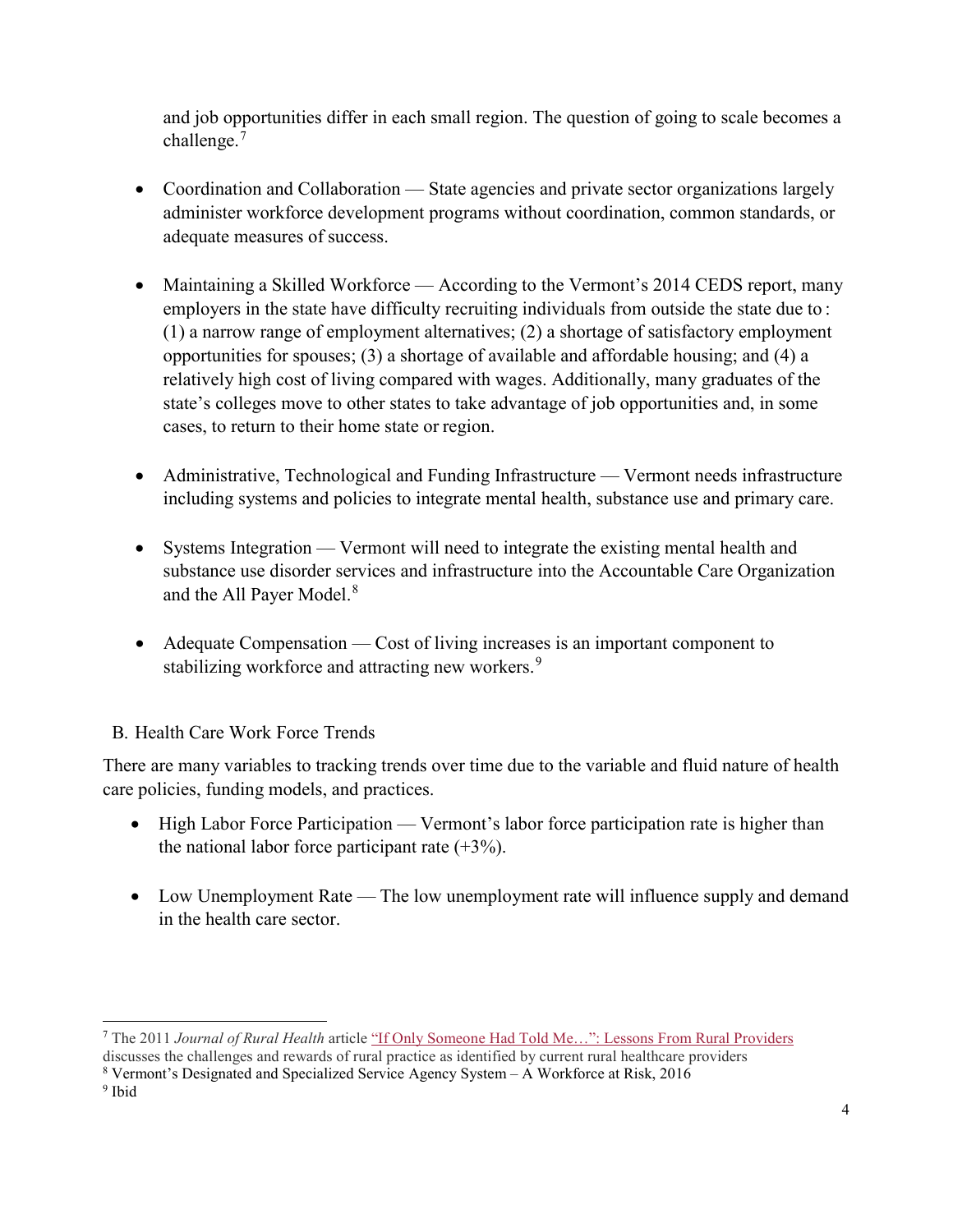- Strategic Focus on Developing the Labor Force The State's efforts to increase the labor force will include sustaining current workers, and increasing the number of available workers, and matching strategies to comply with and leverage federal funding.
- Stable Workforce Data does not support claims that a statistically significant number of workers are relocating out of state.<sup>[10](#page-6-0)</sup> Vermonters, in general, are leaving the workforce because of retirement, personal choice, or a barrier to employment (health, childcare eldercare).
- Aging Population Vermont's aging population and workforce will necessitate a longterm, strategic approach to expanding the labor market and to utilizing our mature workforce strategically to meet the state's needs.
- Increase Demand for Mental Health, Substance Use, and Development Disability Services — There will be increasing demand for mental health, substance use disorder services, and services for individuals with developmental disabilities in addition to increasing demand for long-term services and supports for older Vermonters and Vermonters with physical disabilities. This will put pressure on our community provider system including Designated and Specialize Service Agencies.<sup>[11](#page-6-1)</sup>
- Recruitment and Retention in the Designated and Specialized Service Agency System DAs and SSAs — The DA/SSA system serves many low-income individuals with mental health conditions, substance use disorders and developmental disabilities. The Designated Agencies may continue to face challenges with respect to recruitment and retention of direct service staff in part due to low wages and the inability to guarantee raises. Staff report leaving the DA system for other higher paying fields such as health care.<sup>[12](#page-6-2)</sup>
- Older Vermonters and Increasing Need There will be increasing demand for health care and social services particularly among the 65 and older population. This includes demand for direct care services professions, including nurses' aides (47%) and home health aides  $(41\%)$ <sup>13</sup>
- Shift to Community and Home-based Services There will continue to be a steady shift from inpatient and institutional settings to community and home-based settings that will continue, and which is necessary to honor choice and ensure cost-effective alternatives to care.

 $\overline{a}$ 

<span id="page-6-0"></span> $^{10}$  Vermont Care Partners Barriers and Gaps in Services and Workforce Challenges, July 25, 2017  $^{10}$  Ibid

<span id="page-6-1"></span><sup>&</sup>lt;sup>11</sup> Reforming Vermont's Mental Health System, DMH Report to the Legislature, September 1, 2017

<span id="page-6-2"></span><sup>12</sup> Vermont's Designated and Specialized Service Agency System – A Workforce at Risk, 2016

<span id="page-6-3"></span><sup>&</sup>lt;sup>13</sup> Current and Projected Future Health Care Workforce Demand in Vermont, HIS Markit, June 16, 2017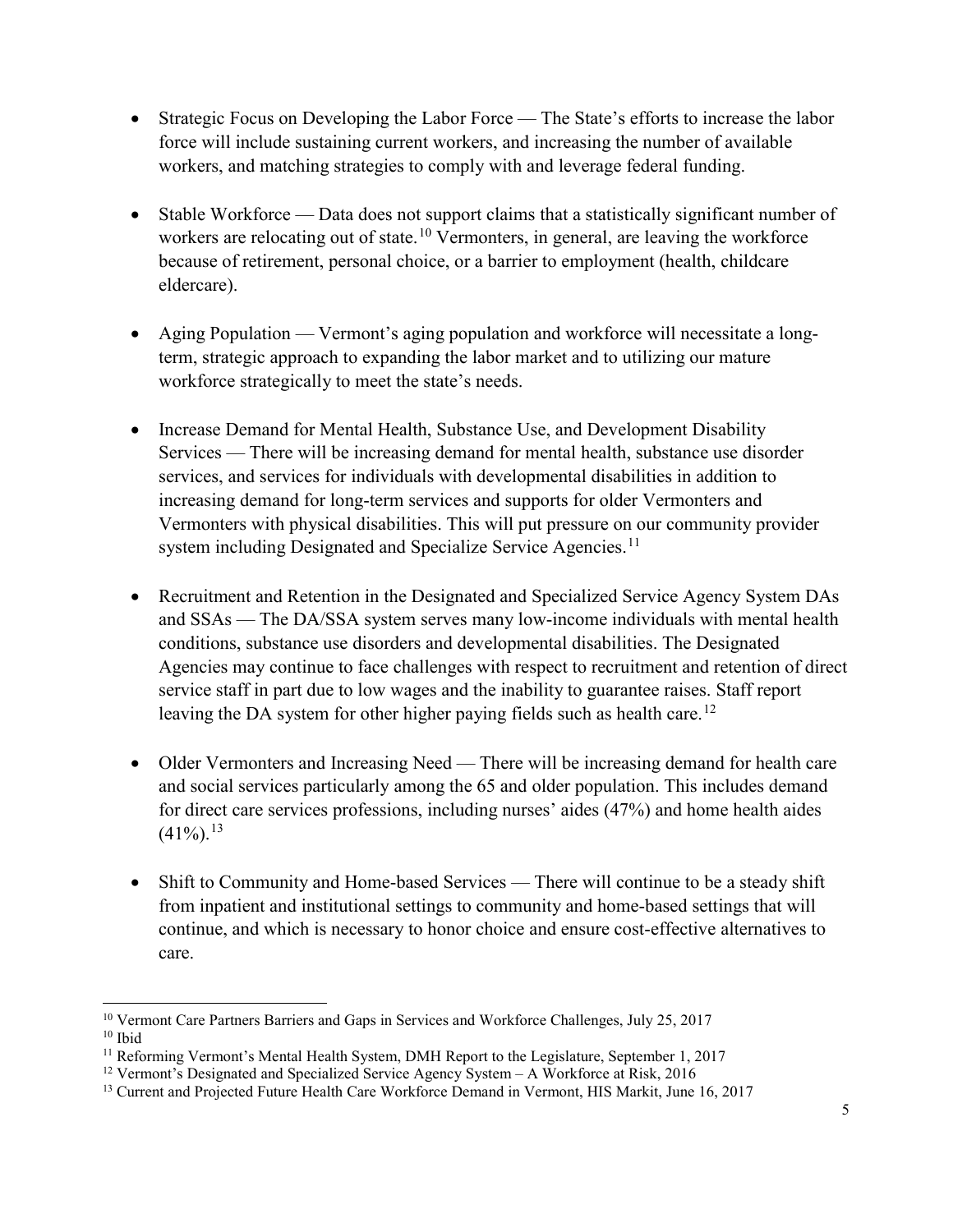- Payment Reform The design and implementation of value-based payment models that will influence the delivery of health care services with a focus on performance and return on investment. It is unknown at this time how value-based payments may affect the workforce.
- Telemedicine There will be an increasing use of telemedicine and health information technology.
- Social Determinants There is an increasing recognition that social determinants influence healthcare and that the workforce should be adequately aligned to address health holistically.<sup>[14](#page-7-0)</sup>
- Peer Services There is likely to be an increased focus on expanding peer services particularly for mental health and substance use disorders.
- There will be a continued need to better support family caregivers particularly as an avenue to address workforce shortages.
- Health and Social Service Integration There will be a need to align and integrate our workforce development system and strategy with housing, childcare, transportation, education and healthcare systems and strategies to retain and attract employees.

# **SECTION 3: OPPORTUNITIES AND PRACTICES FOR TRAINING, RECRUITING AND RETAINING HEALTH AND OTHER SERVICE PROVIDERS**

The practices listed in the legislative request and addressed below, including others we added, need robust advertising to be fully effective. This advertising is an additional practice listed below. Vermont should market health, developmental disabilities, mental health, substance use disorder and other social service careers, along with existing and newly developed state incentives and programs. A robust marketing and communication program tied to real incentives will help to retain newly licensed professionals in the state, attract out-of-state professionals, and may encourage younger residents to pursue these rewarding careers.

The legislative language asked the Workforce Committee to weigh the various strategies. This was not possible to do with any degree of accuracy due to the varied nature and possibilities within each strategy as well as degrees of adherence to a model or method of implementation. Despite this limitation these are ranked in the following broad categories based on discussions and a literature review. [15](#page-7-1)

• Low Effectiveness

<span id="page-7-0"></span> $\overline{a}$ <sup>14</sup> Vermont Care Partners Barriers and Gaps in Services and Workforce Challenges, July 25, 2017

<span id="page-7-1"></span><sup>&</sup>lt;sup>15</sup> This ranking is based on the Workforce Work Group discussion rather than evidence.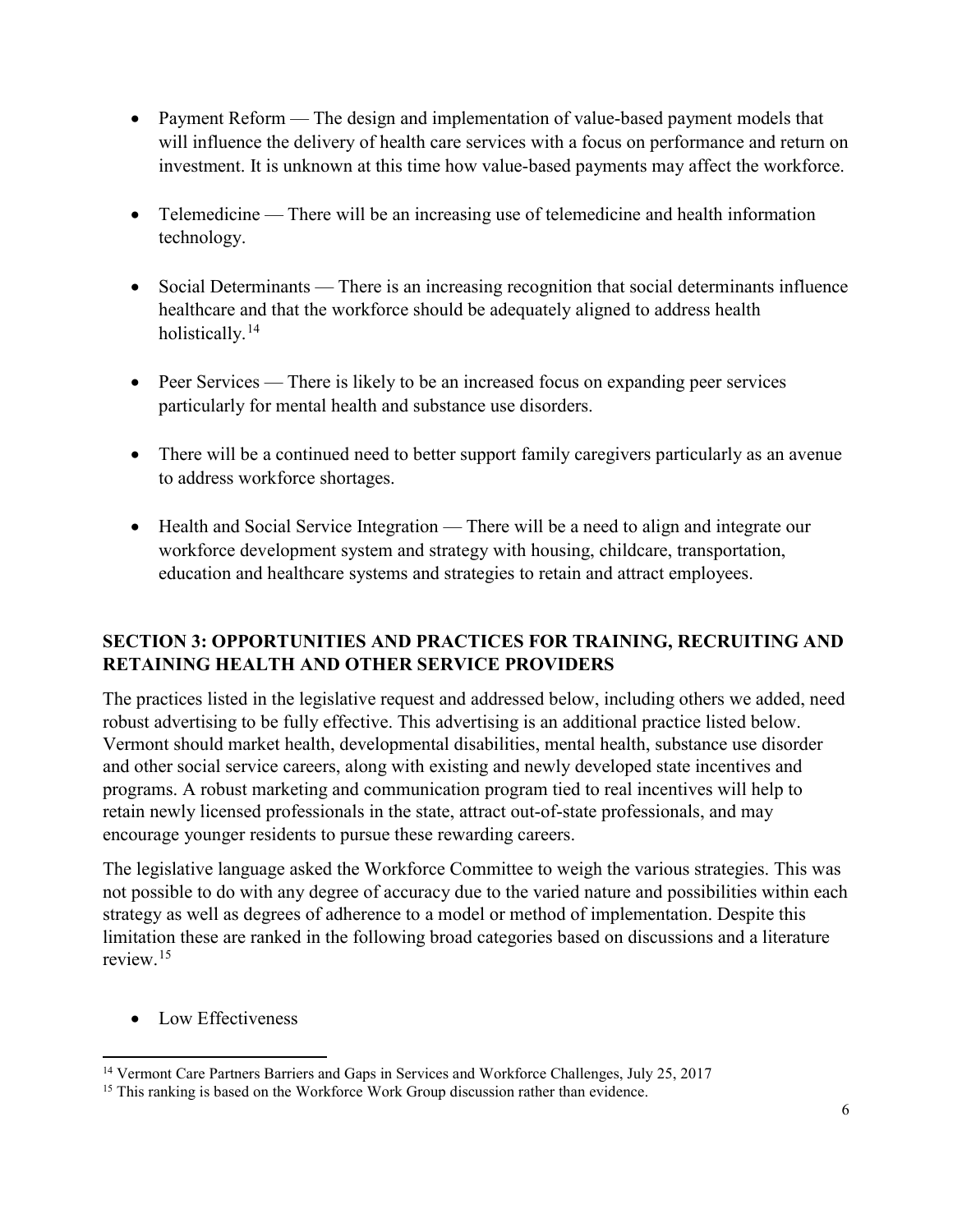- Moderate Effectiveness
- High Effectiveness

 $\overline{a}$ 

A. Loan Repayment (Moderately Effective)

There are different types of loan repayment programs or forgiveness programs. Eligibility usually depends on your job after graduation, or pertains to a disability that prevents you from repaying your loans. Some states have programs that allow student loans to be completely forgiven requiring no repayment at all. The state of Vermont offers Vermont Educational Loan Repayment Programs for primary care practitioners and dentists, this loan repayment opportunity is funded through the Vermont Department of Health. The goal is to help meet the ever-changing needs of those in the underserved populations of Vermont. The requirements for this loan include, but are not limited to Vermont residency, practicing in a qualified medical field, including being a physician, nurse midwife, nurse practitioner of primary care or of psychiatry, a physician assistant or dentist.

All the New England states, except for Connecticut have loan programs for primary care and or dental providers. Of the states in our area, only New York had a licensed social worker loan forgiveness program that offers individuals in the social work field an opportunity to earn funding toward student loan debt. To receive funding, a social worker in the state of New York must be licensed to work in critical areas of the field.

Existing research on teacher and physician loan forgiveness and service scholarship programs suggests that, when the financial benefit meaningfully offsets the cost of professional preparation, these programs can successfully recruit and retain high-quality professionals into fields and communities where they are most needed.<sup>[16](#page-8-0)</sup>

According to a March 2016 story in "U.S. News & World Report," research supports the idea of using student loan repayment as a benefit for hiring. For instance, 76% of the people who responded to American Student Assistance's ["Life Delayed" survey](http://www.asa.org/site/assets/files/4743/life_delayed_whitepaper_2015.pdf) said their decision to take a job would be affected by the option of a tuition repayment program.<sup>[17](#page-8-1)</sup>

The Workforce Committee noted that loan repayment is more of an in-state incentive and that they may not be the right tools for outside recruitment as they are abstract and delayed rewards. The Committee noted that it is difficult to raise awareness of these programs to out-of-staters which points to needed goal for additional marketing.

The Committee suggested the Federal Public Service Loan Forgiveness (PSLF) program is a potential resource for incentivizing movement into the field for non-profit and public sectors, but noted that the program is new (began in 2007, with first forgiveness happening in 2017), and that not many know enough about it.

<span id="page-8-0"></span><sup>16</sup> *How Effective Are Loan Forgiveness and Service Scholarships for Recruiting Teachers?* by Anne Podolsky and Tara Kini

<span id="page-8-1"></span><sup>17</sup> Dane Checolinski, For USA TODAY NETWORK-Wisconsin Published 11:12 a.m. CT April 1, 2017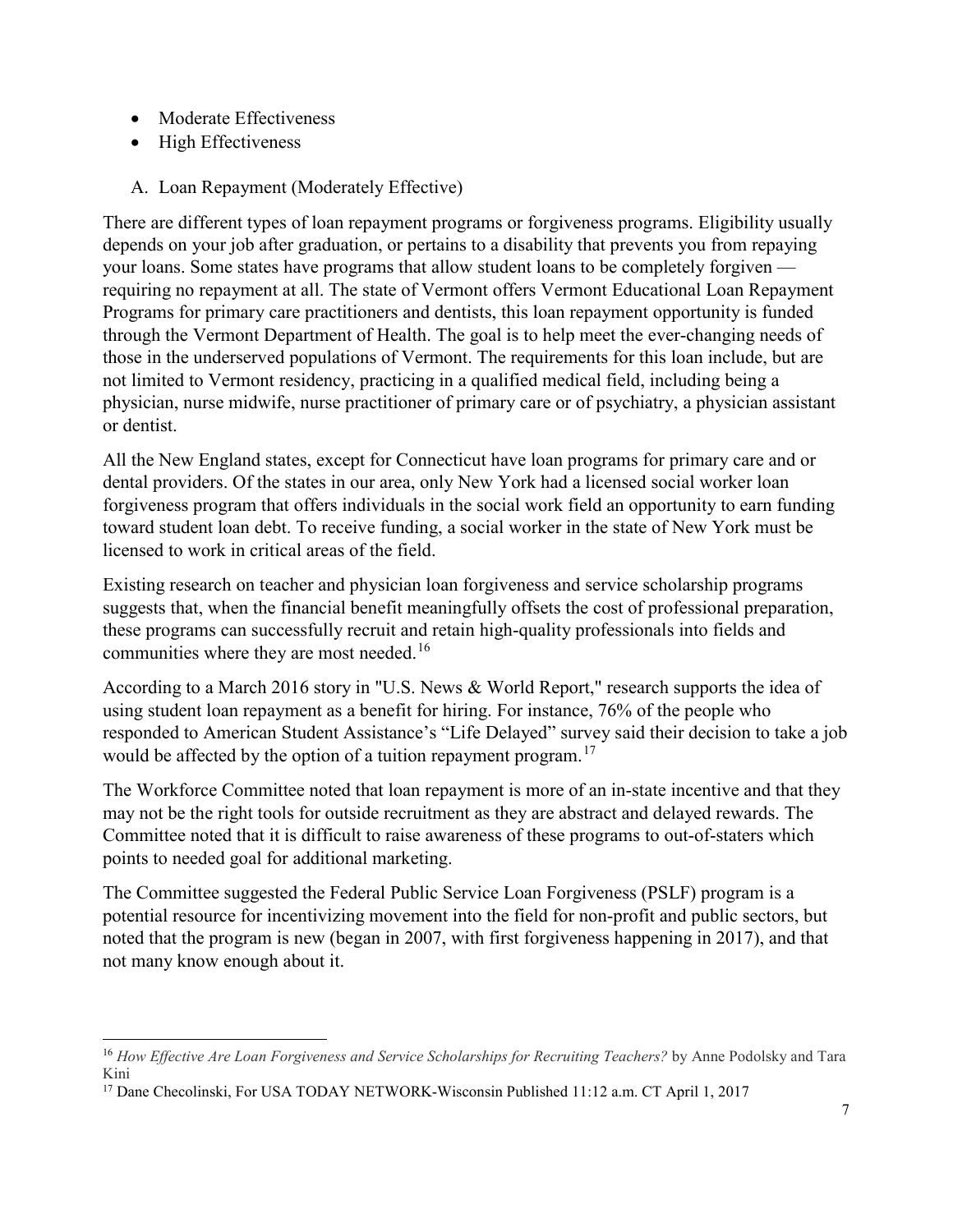In addition, the Committee recommended that the Designated Agencies and Specialized Service Agencies go through the process of determining if they qualify as a designated mental health shortage area, because there might be a loan repayment provision attached to that designation.

To conclude, existing research on loan forgiveness which if limited primarily to research on educational and primary care loan forgivingness programs suggests that, when the financial benefit meaningfully offsets the cost of professional preparation, these programs can be successful in both recruiting and retaining workers. Research suggests that the following five design principles could guide the development of loan forgiveness programs:

- 1. Covers all or a large percentage of tuition.
- 2. Targets high-need fields.

 $\overline{a}$ 

- 3. Recruits and selects candidates who are academically strong, committed to health care and social services, and are well-prepared.
- 4. Commits recipients to work with reasonable financial consequences if recipients do not fulfill the commitment (but not so punitive that they avoid the benefit entirely).
- 5. Bureaucratically manageable for participating workers, districts, and higher education institutions.

Studies suggests that loan repayment programs are often confusing, underutilized, conflicting, and, at times, are even detrimental to the long-term finances of workers who apply for them. To truly recruit and retain the best health and social service workers Vermont would need to simplify and consolidate programs into a single offer. For instance, if you work in a health or social service field we will pay your student loan payments, up front, every single month, until you leave your agreed upon position.<sup>[18](#page-9-0)</sup>

Importantly, research finds that these loan repayment programs are effective at attracting strong workers into the profession generally and into high-need fields. Research also finds that these programs are somewhat successful in promoting retention. Loan forgiveness programs may provide states with options for addressing the high rate of attrition at health and social service agencies that occurs when organizations recruit candidates without the preparation or incentives that would strengthen their commitment.<sup>[19](#page-9-1)</sup>

<span id="page-9-0"></span><sup>&</sup>lt;sup>18</sup> United States, Department of Education, National Center for Education Statistics, Web Tables, "Early K-12 Teaching Experiences of 2007-08 Bachelor's Degree Recipients," p. 70, November 2012. Accessed August 12, 2014. Available at:<http://nces.ed.gov/pubsearch/pubsinfo.asp?pubid=2013154>

<span id="page-9-1"></span><sup>&</sup>lt;sup>19</sup> See, e.g., David M. Miller, Mary T. Brownell, and Stephen W. Smith, "Factors that predict teachers staying in, leaving, or transferring from the special education classroom," *Exceptional Children* 65, no. 2 (1999): 201-218; Erling E. Boe, Lynne H. Cooke, and Robert J. Sunderland, "Attrition of Beginning Teachers: Does Teacher Preparation Matter?," *Research Report No. 2006-TSDQ2* (Philadelphia, PA: Center for Research and Evaluation in Social Policy, Graduate School of Education, University of Philadelphia, 2006).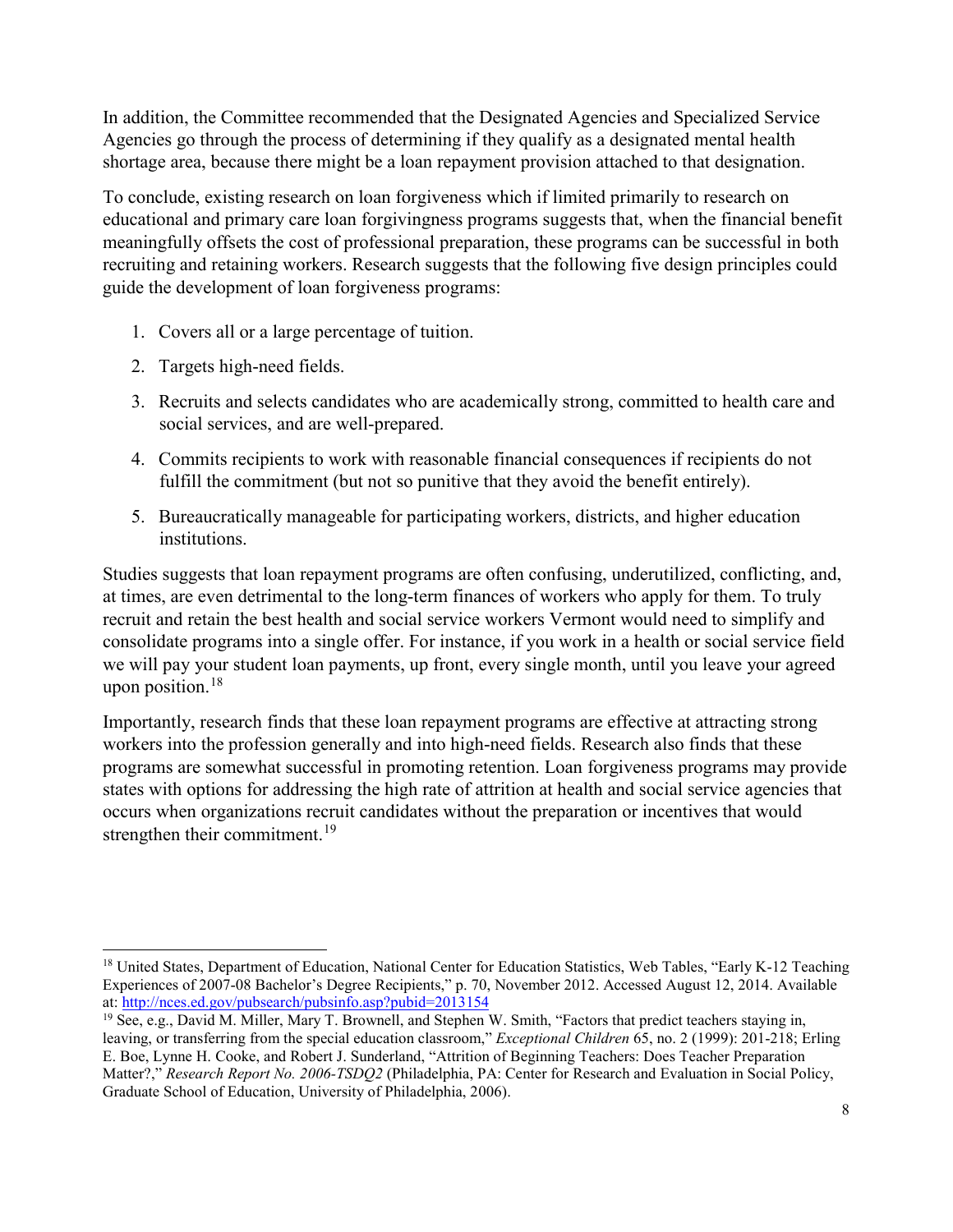# B. Licensing Reforms (Highly Effective)

Occupational licensing is a process in which governments establish qualifications required to practice a trade or profession, so that only licensed practitioners are allowed by law to receive pay for doing work in the occupation. This form and the rapid growth of regulation has become a significant factor affecting the labor market and access to certain services. In the health care and social service fields there may be little consistency, uniformity, or portability from one state license to another or even within related experience or training within the same state. Evidence suggests that relicensing policies imposes burdens and costs on workers looking for jobs they want in another state. [20](#page-10-0)

Policy considerations including state licensing standards that would allow workers to move across state lines with a minimal cost for retraining or residency requirements. In addition, Vermont could allow relevant experience to be credited toward professional licensing. Ideas include:

- 1. Licensing Continue the work with the Office of Professional Regulation (OPR) and other State licensing bodies to, where appropriate, simplify and streamline licensing for mental health and substance use disorder services.<sup>21</sup> A next step could be the Licensed Clinical Mental Health Credential utilizing the recently reviewed and simplified Licensed Alcohol and Drug Credential as a framework.<sup>[22](#page-10-2)</sup>
- 2. As the barriers of entry for credential are eased, establishing an MOU process between OPR and higher education to ensure standardization of the educational programs and associated requirements will assure a simplified application process for prospective professionals.<sup>[23](#page-10-3)</sup>
- 3. Continue Strategies to promote the availability and quality of clinical supervision toward licensure and professional development, including tele-supervision.<sup>[24](#page-10-4)</sup>
- 4. Build on the work of the Opioid Coordinating Council to develop a committee that will engage higher education institutions, mental health and substance use disorder service organizations, and others to continue work on developing the substance use disorder workforce, with additional recommendations developed by June 2018.<sup>[25](#page-10-5)</sup>
- 5. Military Medic to LNA/LPN Licensing Vermont does not credit military experience towards professional health care licensing. This prevents veterans from using relevant training for post-service gainful employment, in a highly demanded field.<sup>[26](#page-10-6)</sup>

<span id="page-10-0"></span> $\overline{a}$ <sup>20</sup> Kleiner, M; The Hamilton Project; Reforming Occupational Licensing Policies, December 2015<sup>21</sup> Opioid Coordinating Council Report, September 2017

<span id="page-10-2"></span><span id="page-10-1"></span> $22$  Ibid

<span id="page-10-3"></span><sup>23</sup> OCC Report/Governor's Summit, 2017

<span id="page-10-4"></span> $24$  Ibid

 $25$  Ibid

<span id="page-10-6"></span><span id="page-10-5"></span><sup>26</sup> MMR; Workforce Enhancement Proposal, September 2017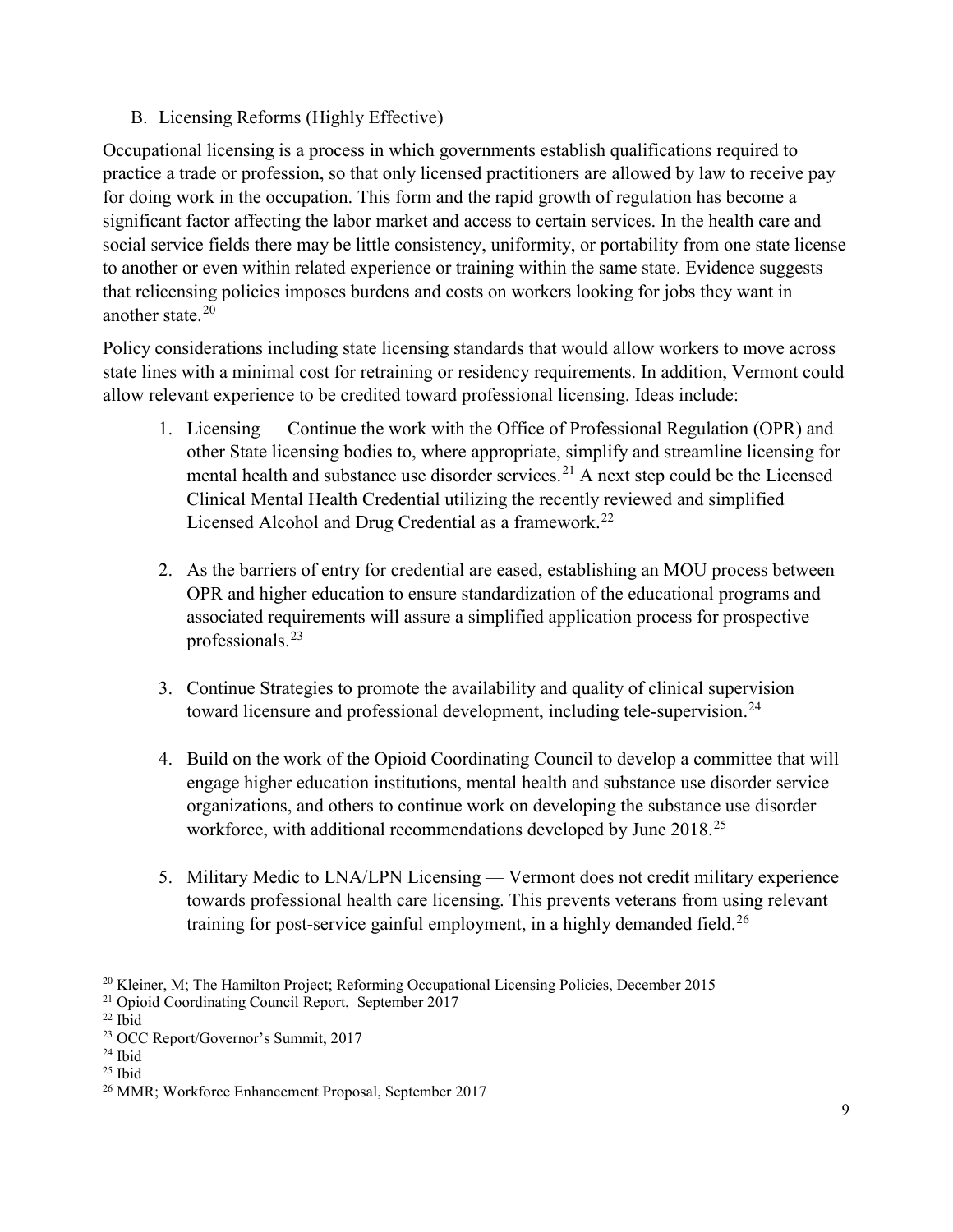- 6. Psychiatric Nurses Fast track psychiatric Advanced Practice Registered Nurses for credentialing (18 months). This could have a positive impact on the work force.
- 7. Expand the Recovery Coach Workforce Vermont currently employs over 100 Certified Recovery Coaches in hospital emergency departments, treatment and recovery centers, correctional facilities, and transitional and recovery housing throughout the state. Support from Recovery Coaches with lived experience is a powerful source of human connection to health, employment, housing and social resources/supports as well as engage in community.

To conclude, the Committee was in consensus regarding the need for licensing reforms to lower compliance costs and administrative burden on health and social service professions. For example, the current training structure for some professions such as Licensed Alcohol and Drug Abuse Counselors results in providers spending too much time processing paperwork at the expense of direct client interaction. Streamlining administrative processes, building upon experience and simplifying the credential process will make it more attractive to practice in the State.

# C. Tax Abatement

There are a variety of tax strategies that states have used to recruit and retain work force. The Workforce Committee thought it was hard to determine which strategies might be effective, and furthermore which would be politically and financially feasible. The broad tax incentive categories might include the following: $27$ 

- 1. Training Offering tax credits to health and social service workers for the cost of training and education up to some period (i.e. four years) if the person is employed as a health or social services provider following their training during a pre-determined amount of time.
- 2. Tuition assistance Offer tax credits to employers that provide tuition assistance to employees for health and social service education and training.
- 3. Compensation based Offer tax credits to health and social service employers for a percentage or dollar amount of the compensation paid to health and social service workers.
- 4. Student loans Offer tax credits to Higher Education Institutions that fund student loan reduction programs and /or provide payment match to employers as a contribution to salary for post-graduate employment.
- 5. Other work supports Tax credits for work supports such as childcare can help attract and retain workers at varying wages. Vermont offers tax relief to employees who have dependent care expenses in order to stay in the workforce. Taxpayers have two options for a

<span id="page-11-0"></span> $\overline{a}$ <sup>27</sup> MMR: Workforce Enhancement Proposal, September 2017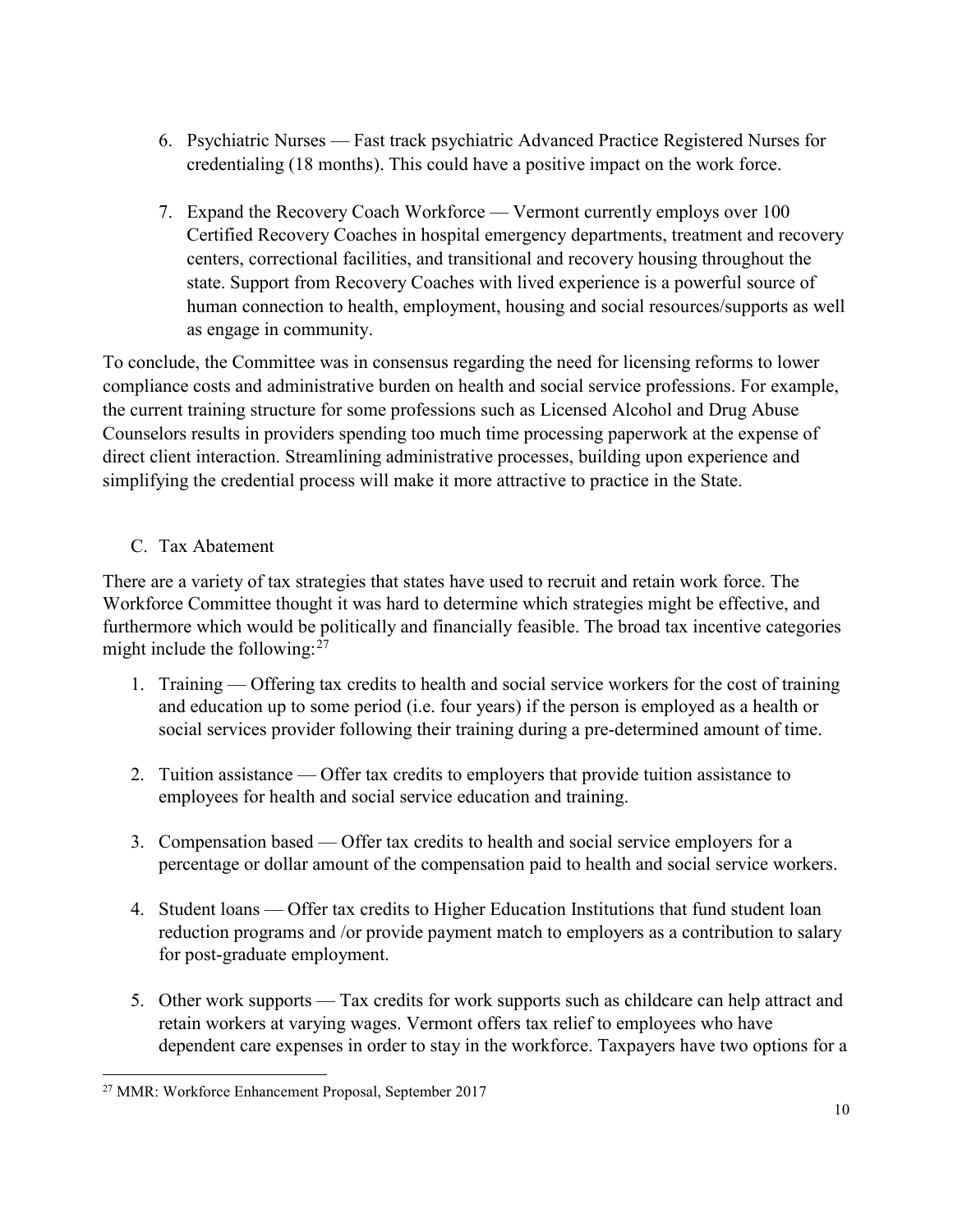child and dependent care credit: Credit for Child and Dependent Care or the Low-Income Child and Dependent Care Credit.

6. Enterprise Zone Tax Credit – Develop incentives for creating new, well-paying jobs in health and social services.

#### D. Long-Term Employment Agreements

There are advantages of employment agreements or contracts. The first is the ability to hang onto good employees. Organizations can add terms into the employment contract that limit the reasons that an employee can use to leave your company. Employment agreements can also be used to lure high quality employees. In long term agreements, employees enjoy enhanced job security and stability and the organization can benefit from greater commitment and loyalty. Employees are more likely to get involved in long-term projects and you reduce the risk of losing talent prematurely. Employees in long term agreements may help to create a more engaged, cohesive team. Lastly, having an employment contract provides more control over how employees work. Permanent employees generally advance, adopt more responsibilities and help grow the business as they get more efficient at their jobs through familiarity with the processes. By laying out the specific standards for employees, organizations have an easier time disciplining or firing an employee that is not meeting those standards.

There are disadvantages to employment agreements. Long term agreements can limit an organization's flexibility to shift its staff and talent as needed. Recruiting efforts can also be more [expensive and time-consuming](http://www.hrreview.co.uk/hr-news/recruitment/it-costs-over-30k-to-replace-a-staff-member/50677). Organizations also have obligations within the agreement. If an employee is not meeting the organization's needs, or if the needs of the organization change, the organization may need to re-negotiate the employment contract. Another disadvantage of employment agreements is that, once under the terms of the contract, organizations must act in good faith and in accordance with the terms of the contract with legal implications if there is a breach of contract.

The working committee cautioned that long-term employment agreements come with certain risks, and may not be worth it, citing privileging issues, credentialing issues, probationary issues, and even difficulty in defining "long-term". They suggested this strategy could keep unhappy people in their job and further litigation risks. Members did acknowledge that these agreements could be used to persuade an entire family to move back to the state, and guarantee some stability after the move but generally agrees that the risks may outweigh the benefits.

#### E. Funded Training Models (Highly Effective)

The need for middle-skill jobs, requiring more postsecondary education or training particularly in health care, are growing. Organizations, on the other hand, have difficulty filling the vacant middleskill jobs they now have. Vermont should continue to develop a set of policies that have some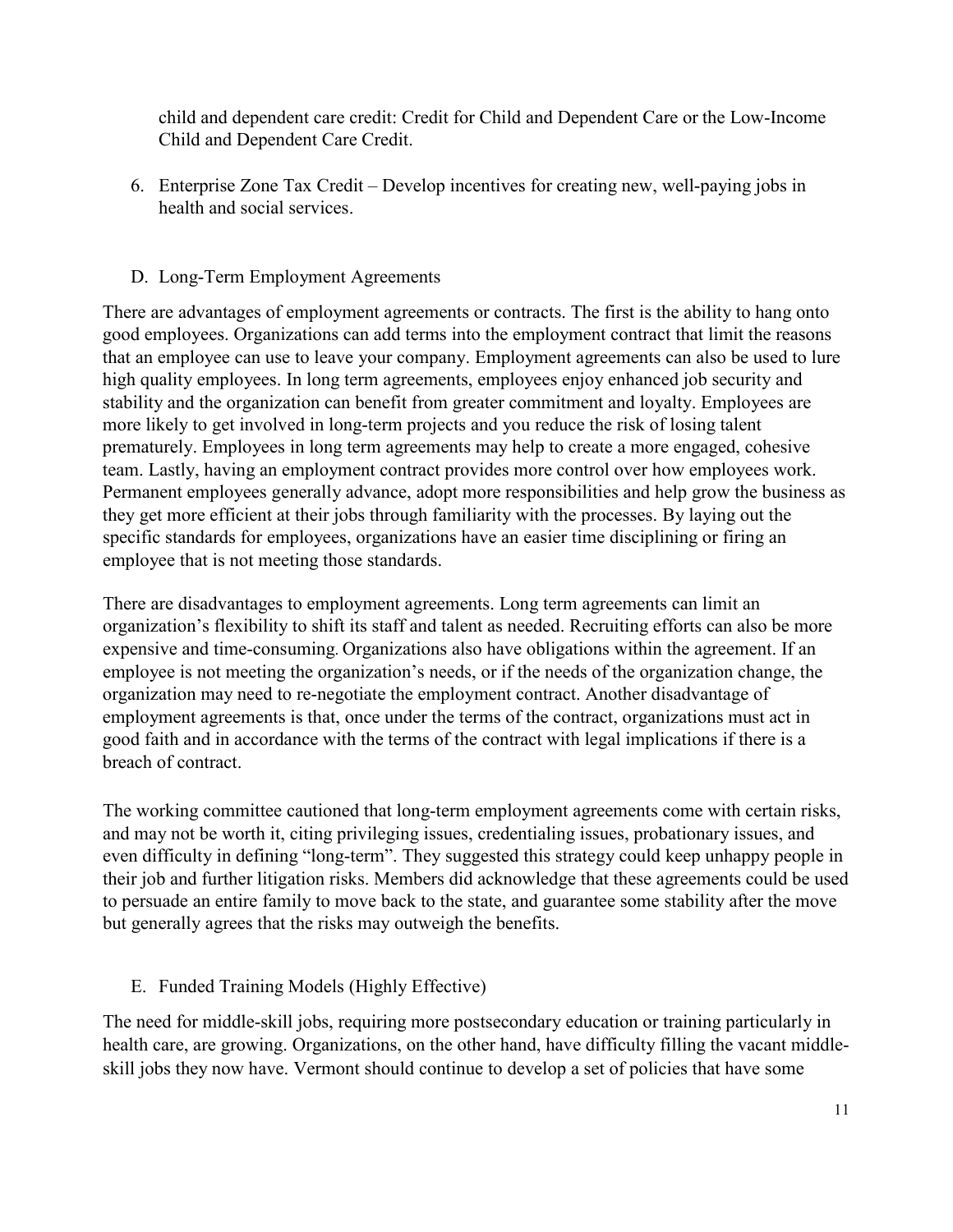chance of improving the skills of its health and social service workforce over time. Included in this is developing a workforce that includes individuals with disabilities, youth, and other vulnerable populations. This should include:

- 1. Provides Access to High Quality Training:
	- Training that leads to industry recognized post-secondary credentials is emphasized.
	- Using career pathways to provide education and employment and training assistance to accelerate job seekers' educational and career advancement.
	- Develop local procurement vehicles for training to increase customer choice and quality, including individual training accounts, pay for performance contracts, and direct contracts with higher education.
	- Secondary Education: Align secondary education course work with skills necessary to enter the mental health, substance use, and developmental disabilities fields.
	- Improve career technical education and adult technical education. Technical education can provide effective and low-cost career training, and can open a wide array of work opportunities.
- 2. Improves Services to Individuals with Disabilities to prepare them for competitive employment in the health and social service fields.
- 3. Consider key investments in serving disconnected youth and other vulnerable populations to prepare vulnerable youth and other job seekers for successful employment health and social services.
- 4. Utilize Progressive Employment Options: Introduce employers and potential workers through a variety of flexible workplace placements including company tours, job shadows, internships, work experiences, on-the-job training and subsidized employment options.
- 5. Continue and expand the Talent Pipeline Management Effort to develop trainings in the five key sectors including Healthcare.
- 6. Continue and expand the incumbent worker training programs to strengthen the skills of current workers to meet business and organizational needs.
- 7. Continue the use of Workforce Investment Opportunity Act funds through Department of Labor for training with a strong emphasis on the health and social services sectors.
- 8. Consider a Rural Training Track (RTT) residency programs specifically designed to train healthcare and social service clinicians for rural practice. Research suggests that over 35% of graduates of RTT residency programs were practicing in rural areas during the seven years after graduation.<sup>[28](#page-13-0)</sup>

 $\overline{a}$ 

<span id="page-13-0"></span><sup>28</sup> [Family Medicine Rural Training Track Residencies: 2008-2015 Graduate Outcomes](http://depts.washington.edu/fammed/rhrc/wp-content/uploads/sites/4/2016/02/RTT_Grad_Outcomes_PB_2016.pdf)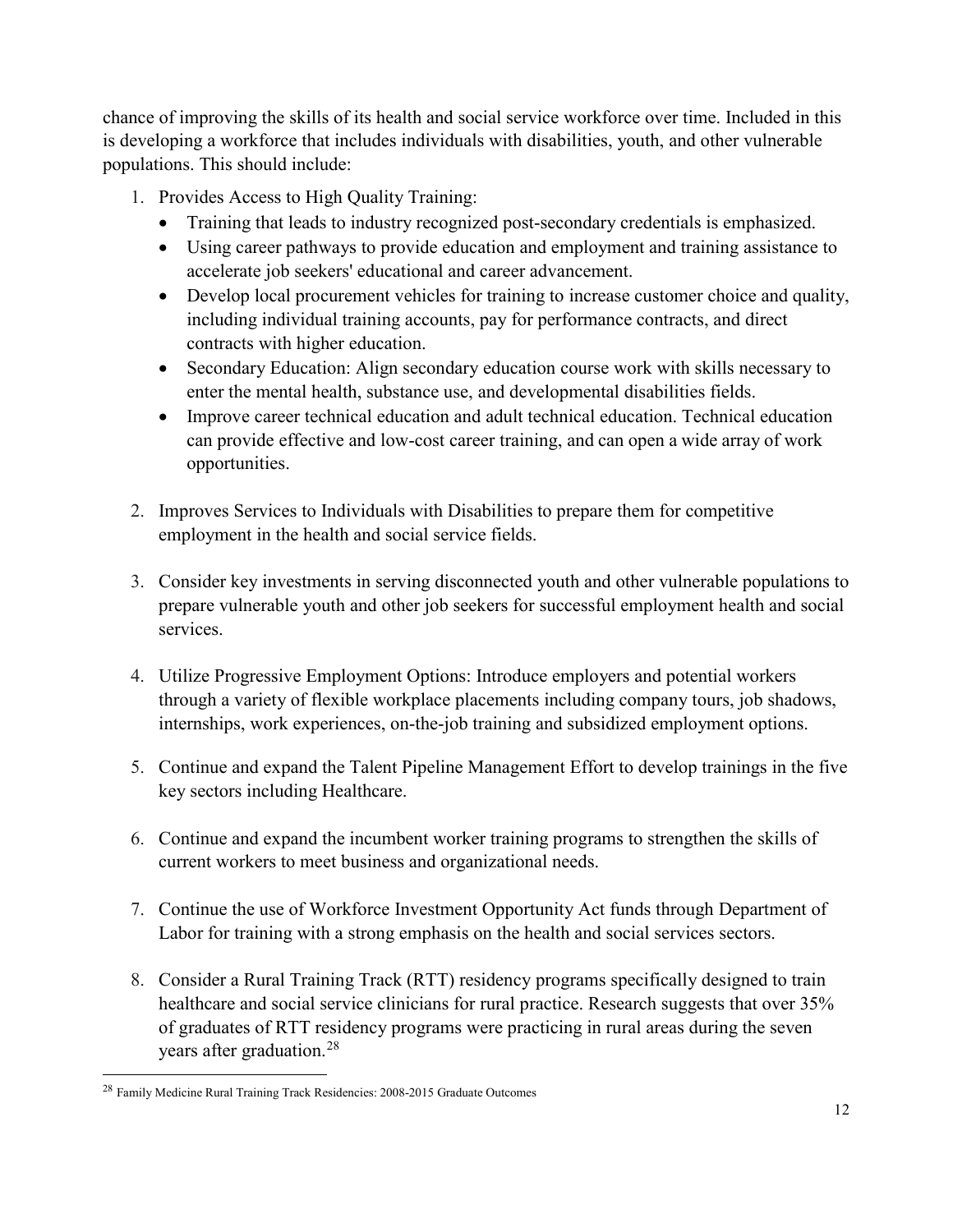To conclude, the Workforce Committee noted many areas of success with certain training models noted above and thought the expansion of these models where feasible would be important.

# F. Internship (Highly Effective)

The Workforce Committee thought there were many benefits to internships. These include: finding future employees; test driving the talent; increasing productivity rates; increasing retention rates; enhancing perspective; lowering labor costs; and benefiting students. Some strategies include:

- 1. Develop and formalize the path to connect college graduates with internships followed by subsequent employment in Vermont in the health and social services fields.
- 2. Work with colleges in a more formal and methodical way to connect graduates to health and social service jobs in Vermont, and to establish a "headhunter" approach in matching Vermont graduates with Vermont Jobs.
- 3. Utilize and develop new pathways to create experiential learning opportunities in health and social service organizations this can range for internships to in-school learning.
- 4. Apply new internship programs to psychiatric settings for nurses [for nurses], where nursing students would intern as psychiatric technicians in a well-developed, nurturing program that sets them up to be psychiatric nurses upon graduation.
- 5. Consider internships being counted toward licensure-required hours so that exploration of the field is rewarded and incentivized.

To conclude, there seemed to be consensus that internships are worth growing and fostering for the long-term sustainability of the health and social services sectors. It is a low-cost approach to engaging new people while providing an organizational benefit.

# G. Rotations

The Workforce Committee realized that proper preparation of the health and social service workforce involves ensuring that employees are well-educated, well-trained, and have had experiences that expose them to and prepare them for practice. Several studies revealed that student experiences particularly in rural setting predicted future employment. In general, medical students completing rural rotations were three times more likely to practice in a rural community compared with the national average. Students in self-report studies felt that their skills significantly increased in areas such as chronic disease management and ability to handle acute problems, with the largest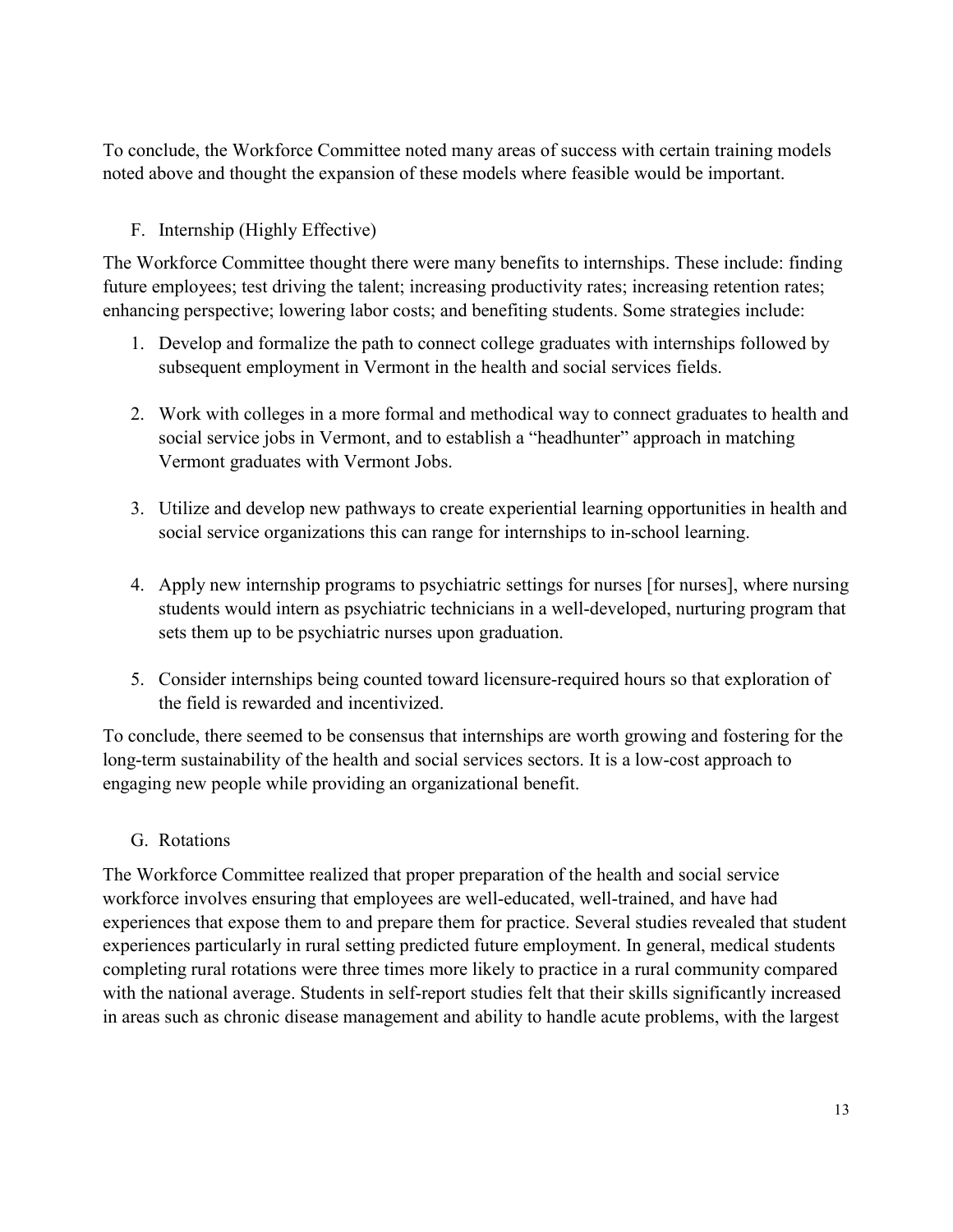gain in understanding health systems and the community during their rotation in a rural primary care clinic.[29](#page-15-0)

The Workforce Committee agreed and thought that a more formal and efficient way of directing students to underserved rotation locations would help grow the workforce. It was suggested that a person or entity facilitate the administrative aspects of rotations, as underserved locations and practices often don't have the resources to do this internally.

#### H. Other Tools:

- 1. Mission driven Rural healthcare facilities and underserved communities can help job candidates consider some of the rewards that balance out the challenges of a rural position. Rural practitioners can experience a greater sense of mission and accomplishment because they serve in an area of need. They may also find they can develop stronger relationships with patients whom they come to know in many other contexts in the community. There are also personal rewards for both providers and their families: a lifestyle that has a slower pace, greater access to the outdoors, and other factors that make rural life an appealing choice.<sup>[30](#page-15-1)</sup>
- 2. Registered Apprenticeship Apprenticeship programs are an effective workforce training model. Apprenticeships combine technical classroom instruction and paid, hands-on training under a qualified employer and are usually tied to employment.
- 3. One Stop Employment Vermont should continue to create a one-stop employment delivery system to streamline access to employment. This will help people wanting access to the healthcare and social services fields. Centers are fully accessible for individuals with disabilities and have access to a variety of specialized equipment to help these individuals. Continuity of Benefits and Labor or Services in the Designated System - The Workforce Committee suggested that in order to retain and recruit employees in and to the designated system that there should be continuity of benefits from one contractor to another especially with benefits like vacation and sick-time accruals. The Committee also suggested shared labor approach and cited one member cited work at Utah's psychiatric hospital, which transfers its own teams to the correctional facilities as resources when needed.
- 4. Work Supports The Workforce Committee said that the cost of living including housing and transportation, are barriers to students and new professionals. The Committee suggested offering a housing allowance or use of a state or company car might incentivize more movement into the work force.

<span id="page-15-0"></span> $\overline{a}$  $29$  Ibid

<span id="page-15-1"></span><sup>30</sup> The 2011 *Journal of Rural Health* article ["If Only Someone Had Told Me…": Lessons From Rural Providers](https://www.ncbi.nlm.nih.gov/pmc/articles/PMC3057882/) discusses the challenges and rewards of rural practice as identified by current rural healthcare providers.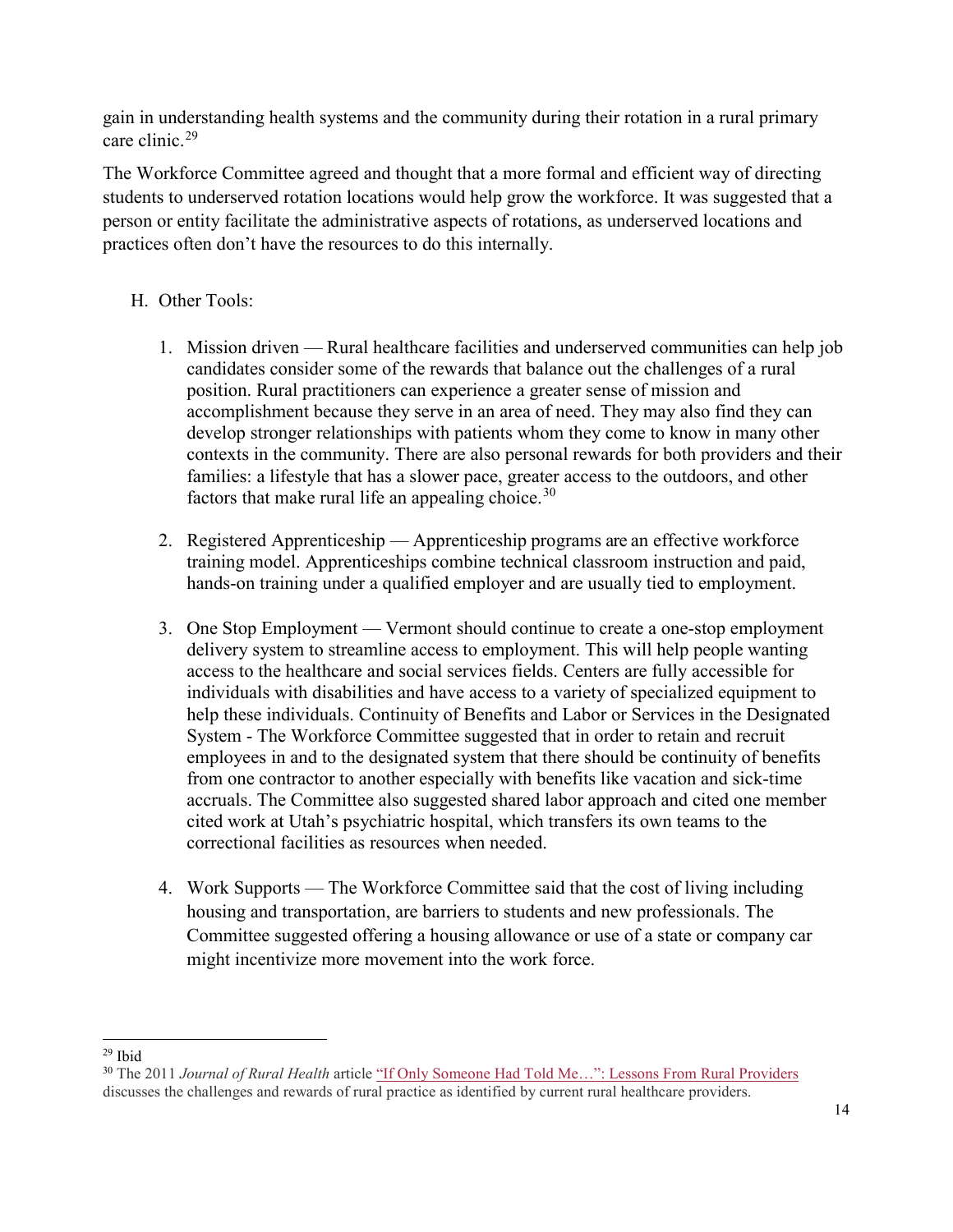- 5. Telehealth and other Technology Using technology to lessen isolation and provide support to the rural health workforce can make working in a rural setting more attractive. Having electronic health records and other health information technologies in place can be an important factor for younger providers who have learned to practice medicine with those tools in place.  $3<sup>1</sup>$
- 6. Continue to Integrate Vermont's Workforce System In 2014 the Vermont Legislature passed Act 199 requiring the Commissioner of Labor to develop "an integrated system of workforce education and training in Vermont."
- 7. Leverage Resources to Increase Educational Access increase access to education to all Vermonters and use every available resource to do so. Leverage Workforce Investment Opportunity Act, Vocational Rehabilitation, Pell Grants, public and private grants, and other resources to assist participants in their educational goals.
- 8. Improve Access to Post-Secondary Credentials The Vermont General Assembly recently enacted legislation requiring flexible pathways toward college and career readiness for all Vermont public students (Act 77, 2013). We should continue and expand upon these educational pathways to work.

 $\overline{a}$ 

<span id="page-16-0"></span><sup>31</sup> The 2011 *Journal of Rural Health* article ["If Only Someone Had Told Me…": Lessons From Rural Providers](https://www.ncbi.nlm.nih.gov/pmc/articles/PMC3057882/) discusses the challenges and rewards of rural practice as identified by current rural healthcare providers.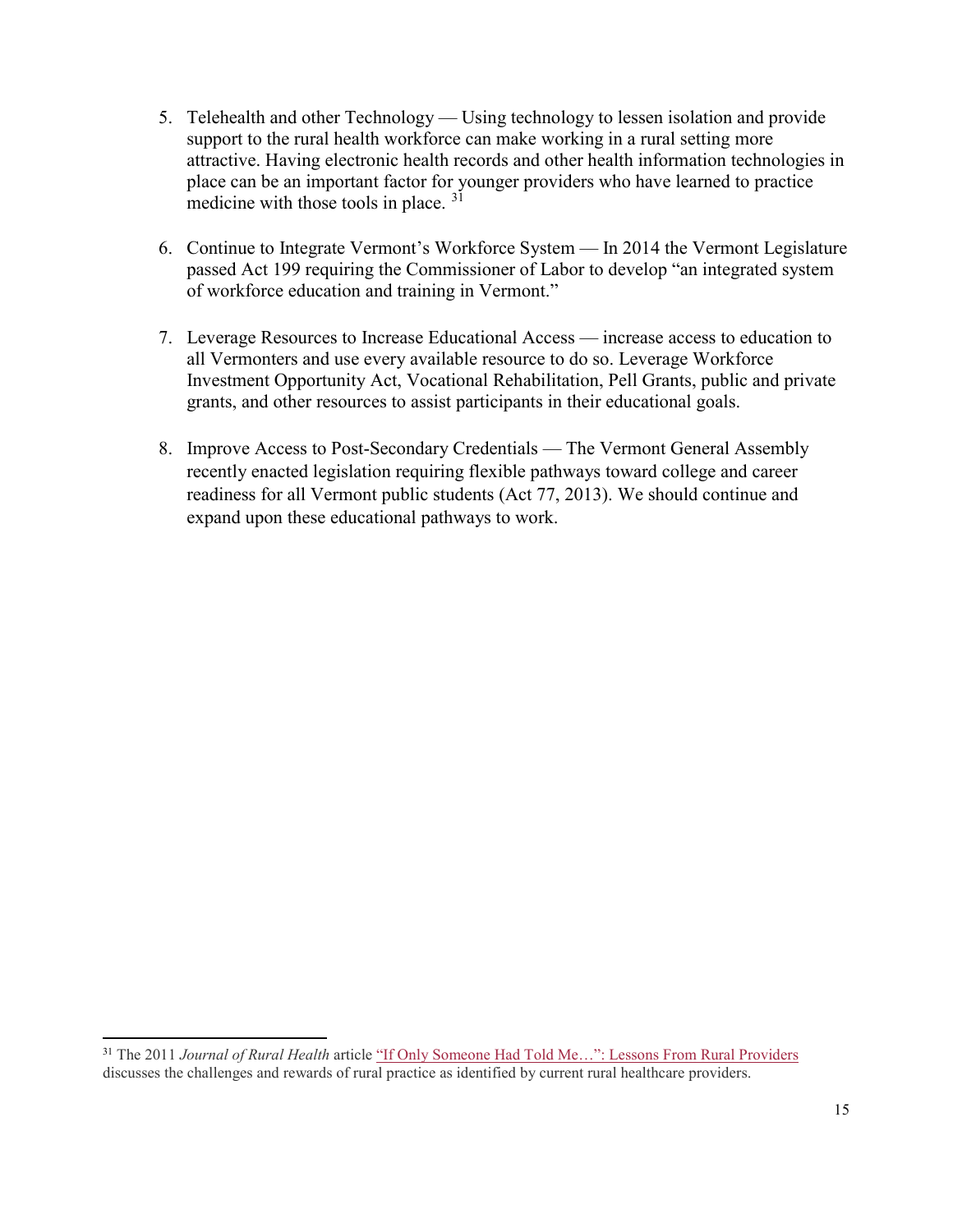| Name of health care<br>workforce group                       | How the group came<br>to be (EO/Statute,<br>etc)                                                                                                                                                                                                                                                                                                 | Date<br>group<br>started<br>(and<br>duration) | Membership (name and<br>affiliation)                                                                                                                                                                                                                                                                                                                                                                                                                                                                                                                                                                                                                                                                                                                                                                                                                                                                                                                                                                                                                                                                                                        | Meeting<br>minutes;<br>Charter;<br>Workplans                                                         | <b>Reports</b><br>produced                                                                                                                        | <b>Strategic</b><br>Plan(s)    |
|--------------------------------------------------------------|--------------------------------------------------------------------------------------------------------------------------------------------------------------------------------------------------------------------------------------------------------------------------------------------------------------------------------------------------|-----------------------------------------------|---------------------------------------------------------------------------------------------------------------------------------------------------------------------------------------------------------------------------------------------------------------------------------------------------------------------------------------------------------------------------------------------------------------------------------------------------------------------------------------------------------------------------------------------------------------------------------------------------------------------------------------------------------------------------------------------------------------------------------------------------------------------------------------------------------------------------------------------------------------------------------------------------------------------------------------------------------------------------------------------------------------------------------------------------------------------------------------------------------------------------------------------|------------------------------------------------------------------------------------------------------|---------------------------------------------------------------------------------------------------------------------------------------------------|--------------------------------|
| <b>Governor's Health Care</b><br><b>Workforce Work Group</b> | EO No. 07-13<br>Provide statewide<br>direction and planning<br>for health workforce<br>initiatives and activities;<br>monitor health<br>workforce trends and<br>needs; develop strategic<br>health workforce<br>objectives and activities<br>that could be pursues;<br>advise on workforce<br>supply, demand, and<br>performance<br>measurement. | 8/1/13                                        | AOA Secretary appoints members. State<br>government interagency representation,<br>health care employers, clinicians,<br>membership organizations, secondary<br>and higher education, and other relevant<br>interest groups.<br>Associate Dean of Graduate<br>Medical Education, UVM<br>Medical Center<br>Physician Assistant in private<br>practice<br>Economics & Labor Market<br>Information Chief, Dept. of<br>Labor<br>Deputy Executive Vice<br>President, Vermont Medical<br>Society<br>Doctor of Psychology in<br>private practice; President of<br>Vermont Psychological<br>Association<br>Director, Office of<br>Professional Regulation,<br>Secretary of State<br>Research and Statistics Chief,<br>Dept. of Health<br>Assistant Clinical Professor,<br>Dept. of Medical Laboratory<br>and Radiation Sciences,<br>University of Vermont<br>Pharmacist, Lawyer<br>Acupuncturist in private<br>practice<br>Dental Hygiene Program<br>Director, Vermont Technical<br>College<br>Director of Physician<br>Practices, Northeastern<br>Vermont Regional Hospital<br>Dentist in private practice<br>Principle, Integrative<br>Consulting | Here is the<br>website with all<br>of this<br>information.<br>They hosted a<br>Symposium in<br>2014. | Microsimulation<br>Demand Model<br>Report<br>Health Care<br>Workforce<br><b>Supply Data</b><br>Long Term Care<br>Report on Direct<br>Care Workers | Workforce<br>Strategic<br>Plan |

# APPENDIX A – Existing Health Care Workforce Groups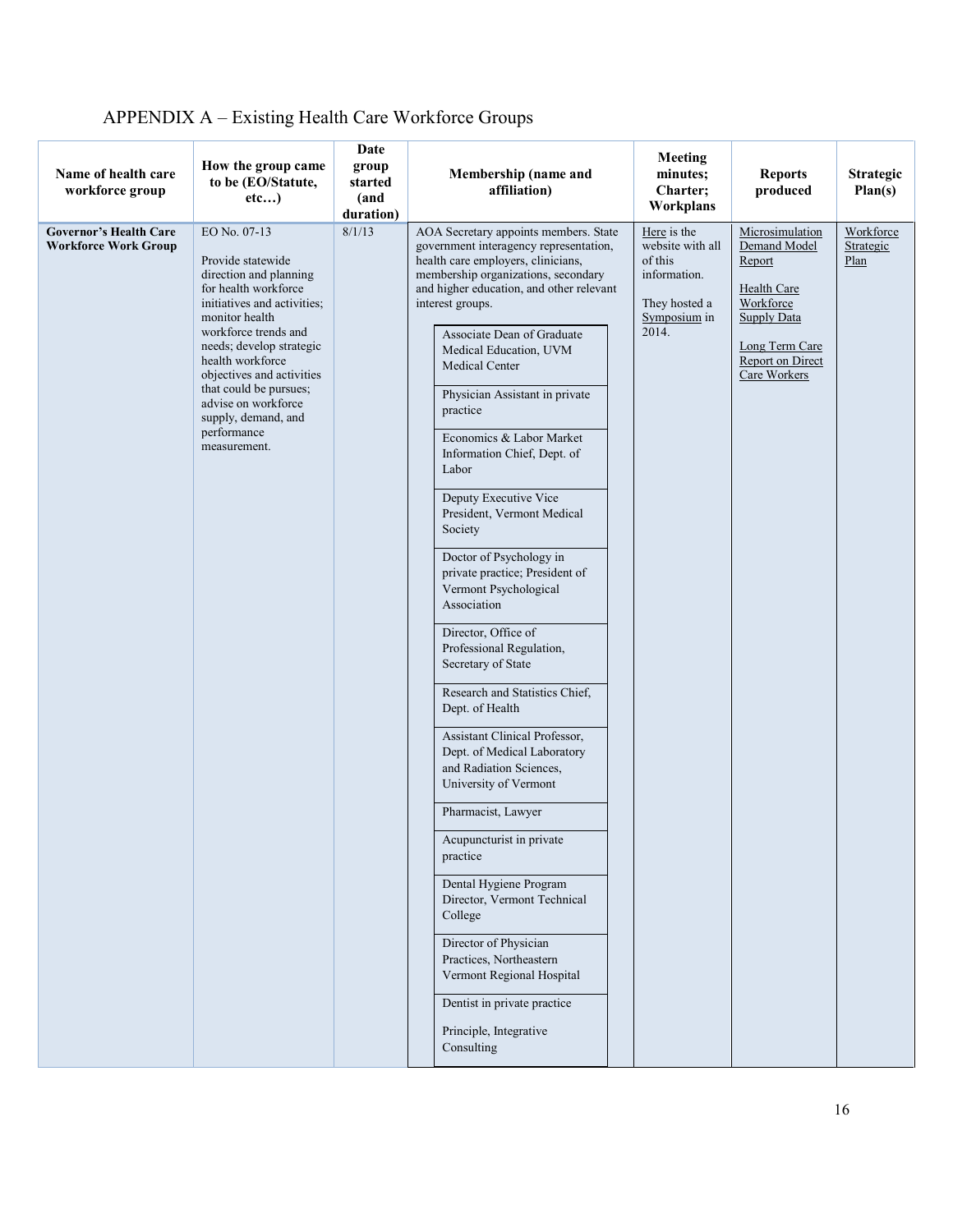|                                          |                                                                  |                                            | Director of Operations, Dept.<br>of Disabilities, Aging and<br>Independent Living (DAIL)              |                               |                                                                 |  |
|------------------------------------------|------------------------------------------------------------------|--------------------------------------------|-------------------------------------------------------------------------------------------------------|-------------------------------|-----------------------------------------------------------------|--|
|                                          |                                                                  |                                            | Associate Dean for Primary<br>Care, University of Vermont<br>College of Medicine                      |                               |                                                                 |  |
|                                          |                                                                  |                                            | Doctor, Biologic Healthcare                                                                           |                               |                                                                 |  |
|                                          |                                                                  |                                            | Director, VT/NH Recruitment<br>Center, Bi-State Primary Care<br>Association                           |                               |                                                                 |  |
|                                          |                                                                  |                                            | Associate Professor, UVM<br>College of Nursing & Health<br>Sciences                                   |                               |                                                                 |  |
|                                          |                                                                  |                                            | CTE & MOA Coordinator,<br>Agency of Education                                                         |                               |                                                                 |  |
|                                          |                                                                  |                                            | Director, Human Resources,<br>Health Care and Rehabilitative<br>Services                              |                               |                                                                 |  |
|                                          |                                                                  |                                            | Director, Human Resources,<br>Vermont State Colleges                                                  |                               |                                                                 |  |
|                                          |                                                                  |                                            | Assistant Director, Vermont<br><b>Blueprint</b> for Health                                            |                               |                                                                 |  |
|                                          |                                                                  |                                            | Nurse practitioner in private<br>practice                                                             |                               |                                                                 |  |
|                                          |                                                                  |                                            | <b>AOA</b> Designee                                                                                   |                               |                                                                 |  |
| <b>Substance Use Disorder</b>            |                                                                  |                                            |                                                                                                       | Available for                 |                                                                 |  |
| Workforce:<br>Affordability/Professional | EO 02-17: Opiate<br>Coordination Council<br>$\bullet$<br>Student | (EO in<br>effect in<br>January             | Ph.D., LCSW, Social Work<br>Program Dir., Champlain<br>College                                        | May and June<br>meetings 2017 | N/A- preparing<br>recommendations<br>for Opioid<br>Coordination |  |
| Development                              | debt/loan<br>repayment<br>Models for<br>$\bullet$                | 2017);<br>workforce<br>group:<br>April 24, | Graduate Faculty, Goddard<br>College                                                                  |                               | Council's<br>consideration                                      |  |
|                                          | Supervision<br>Funded<br>training<br>models                      | 2017                                       | <b>Special Projects SBIRT</b><br>Manager, UVMHN, CVMC                                                 |                               |                                                                 |  |
|                                          | Long-term<br>employment                                          |                                            | UVM Office of Primary Care<br>and AHEC Program                                                        |                               |                                                                 |  |
|                                          | agreements                                                       |                                            | <b>VCPI</b> Executive Director                                                                        |                               |                                                                 |  |
|                                          |                                                                  |                                            | Concerned mother                                                                                      |                               |                                                                 |  |
|                                          |                                                                  |                                            | Reach-up Program Manager                                                                              |                               |                                                                 |  |
|                                          |                                                                  |                                            | Vermont Recovery Coach<br>Academy, Vermont<br>Association for Mental Health<br>and Addiction Recovery |                               |                                                                 |  |
|                                          |                                                                  |                                            | Executive Director, NASW-VT                                                                           |                               |                                                                 |  |
|                                          |                                                                  |                                            | Community Engagement<br>Liaison, Drug Prevention<br>Policy/Opioid Coord. Council                      |                               |                                                                 |  |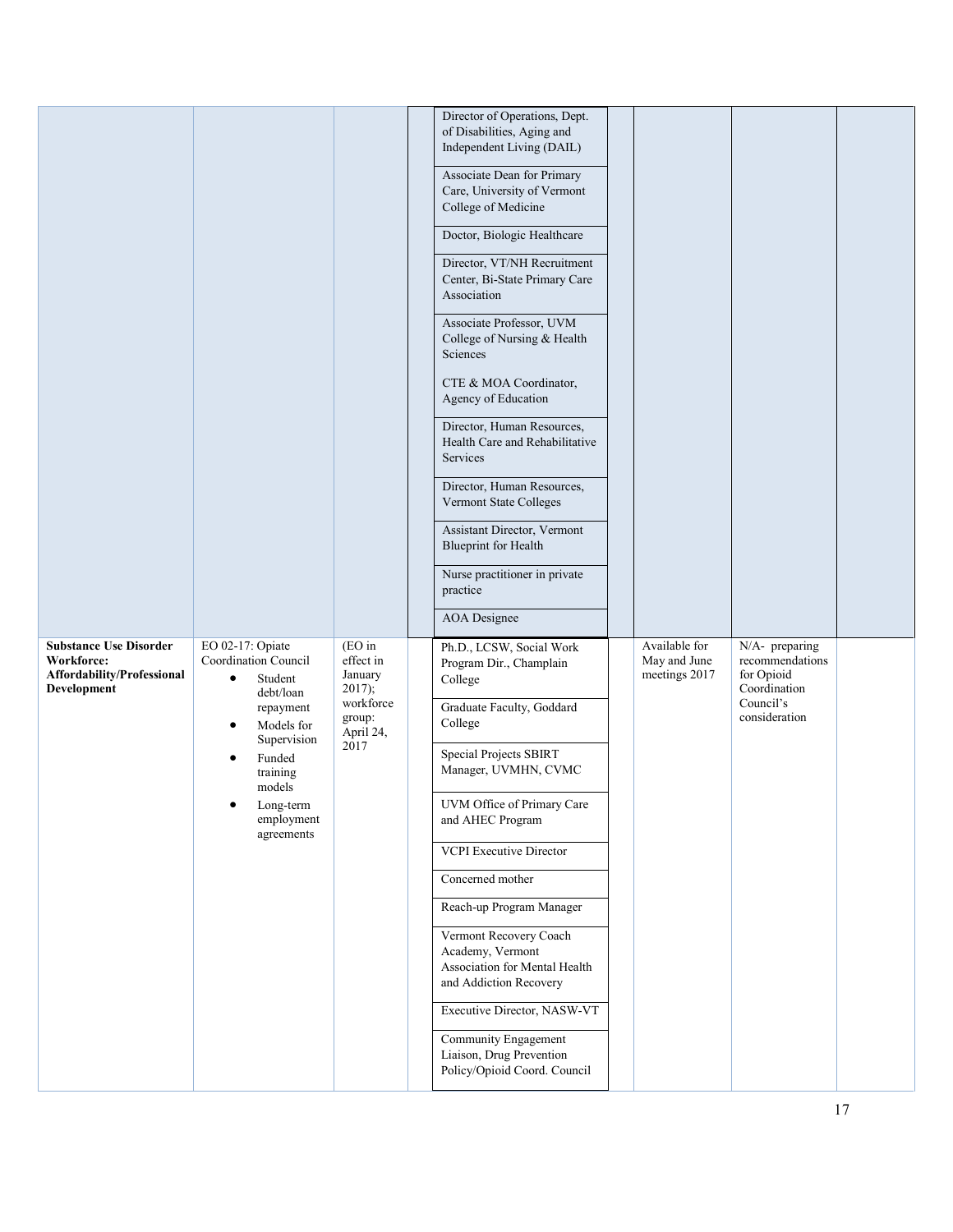|                                                                                             |                                                                                                                                                                                                                                                                                                                                                                  |                                                                                           | Private Practice, VTMHCA-<br>LCMHC/LADC/EMDR<br>Director, Drug Prevention<br>Policy/Opioid Coord. Council<br>Dean of Students, Norwich<br>University<br>ADAP Rep to Working Group<br>1<br>Director, Camp Daybreak<br><b>AAP</b> Clinical Case<br>Manager/Apprentice<br>Addictions Professional,<br>Behavioral Health and<br>Wellness Center/CHSLV<br>Case Manager, Mandala House<br>Howard Center, Chittenden<br>Clinic<br>Director of HR/Clara Martin<br>Center                                                                      |                                                |                                                                                               |  |
|---------------------------------------------------------------------------------------------|------------------------------------------------------------------------------------------------------------------------------------------------------------------------------------------------------------------------------------------------------------------------------------------------------------------------------------------------------------------|-------------------------------------------------------------------------------------------|---------------------------------------------------------------------------------------------------------------------------------------------------------------------------------------------------------------------------------------------------------------------------------------------------------------------------------------------------------------------------------------------------------------------------------------------------------------------------------------------------------------------------------------|------------------------------------------------|-----------------------------------------------------------------------------------------------|--|
| <b>Substance Use Disorder</b><br><b>Workforce: Higher</b><br><b>Education and Licensure</b> | EO 02-17: Opiate<br>Coordination Council<br>$\bullet$<br>Streamlining<br>initial<br>licensure and<br>renewal<br>requirements.<br>Aligning<br>$\bullet$<br>educational<br>programs and<br>licensure<br>with<br>treatment and<br>recovery<br>staffing<br>career<br>pathways<br>Recovery<br>$\bullet$<br>and peer<br>coaching<br>Integrative<br>$\bullet$<br>health | $(EO)$ in<br>effect in<br>January<br>$2017$ ;<br>workforce<br>group:<br>April 24,<br>2017 | Psy.D., LADC (on HC Wkfc<br>Group, etc.)<br>Centerpoint<br>Director, Office of Prof.<br>Regulation<br>Kingdom Recovery Center<br>Exec. Dir.<br>Turning Point Center of<br>Addison Co.<br>Southern New Hampshire<br>University<br>Graduate Faculty, Goddard<br>College<br>Manager, UVM HN-CVMC<br>Clinician<br>VCPI Executive Director<br>Clinical Social Worker,<br><b>UVMMC</b><br>Concerned mother<br>Clara Martin Center<br><b>Burlington School District</b><br>Assist.Technology Consultant<br>(OT)<br>VT Recovery Coach Academy | Available for<br>May and June<br>meetings 2017 | N/A- preparing<br>recommendations<br>for Opioid<br>Coordination<br>Council's<br>consideration |  |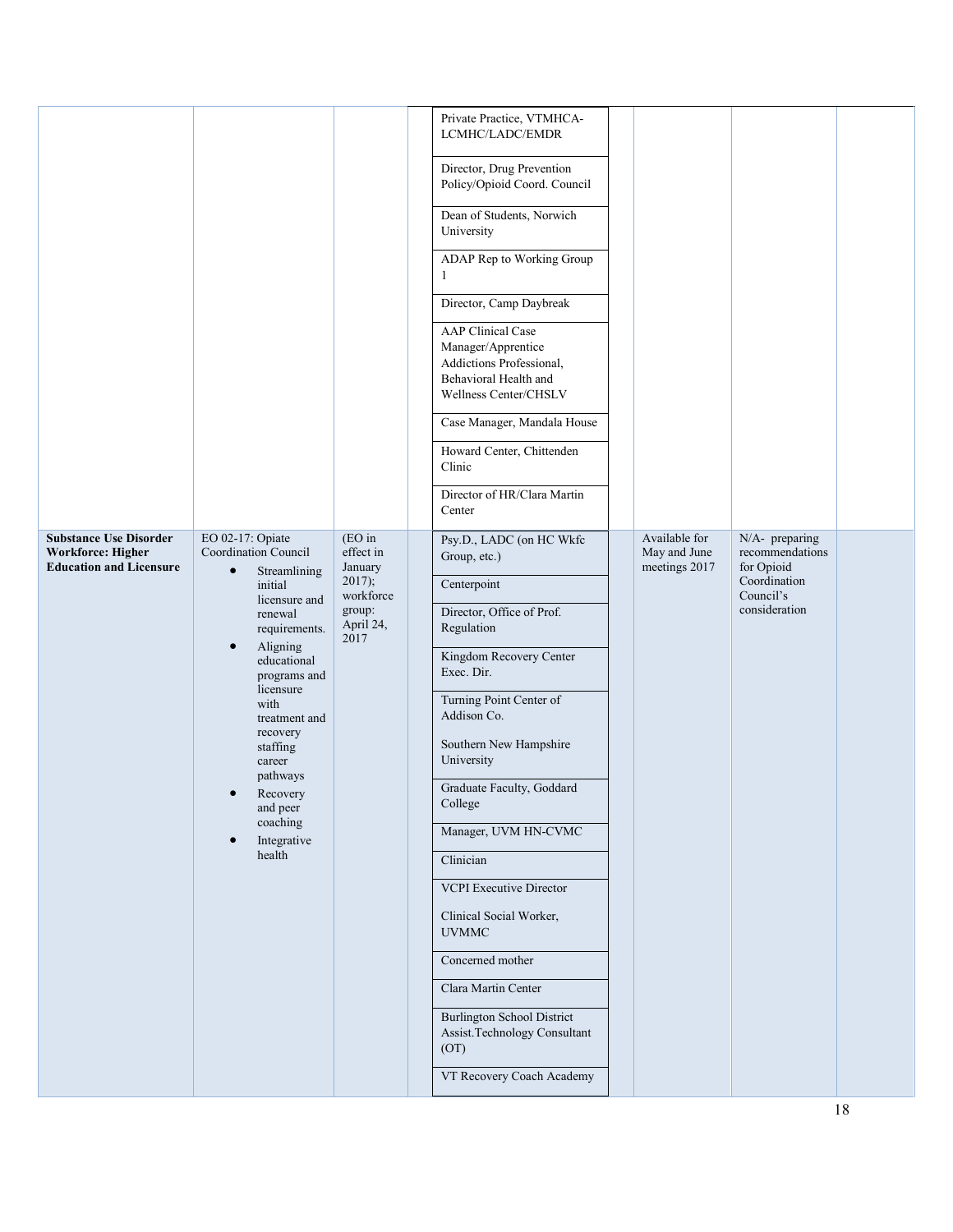| Champlain College                                                  |
|--------------------------------------------------------------------|
| Executive Director, NASW-VT                                        |
| Community Engagement                                               |
| Liaison, Drug Prevention<br>Policy/OCC                             |
| DMH Representative                                                 |
| CCV                                                                |
| Central VT Substance Abuse<br>Service                              |
| $\operatorname{\mathsf{MSW}}$                                      |
| Ph.D., UVM School of Nursing                                       |
| UVM Med.Ctr. Clinical Spvr,<br>Day 1                               |
| COCCO, DART, KRC                                                   |
| $\mbox{MD}$                                                        |
| ADAP/Recovery Programming                                          |
| Director, Drug Prevention<br>Policy/Opioid Coord. Council          |
| Missing Link Occup. Therapy<br>Svcs                                |
| RN, Mt. Ascutney Hospital                                          |
| $\mbox{MD}$                                                        |
| $\mbox{MD}$                                                        |
| MA Student/Hopefiend<br>Counseling                                 |
| LADC, NKHS                                                         |
| Case Manager                                                       |
| <b>Howard Center</b>                                               |
| <b>DMH</b> Representative                                          |
| Castleton University                                               |
| <b>LCSW</b>                                                        |
| <b>UVM</b> Medical Center                                          |
| Ctr for Health&Learning,<br>ExecDir./VT Suicide<br>Prevention Ctr. |
| ADAP Rep to Working Group<br>$\overline{2}$                        |
| Springfield Prevention<br>Coalition                                |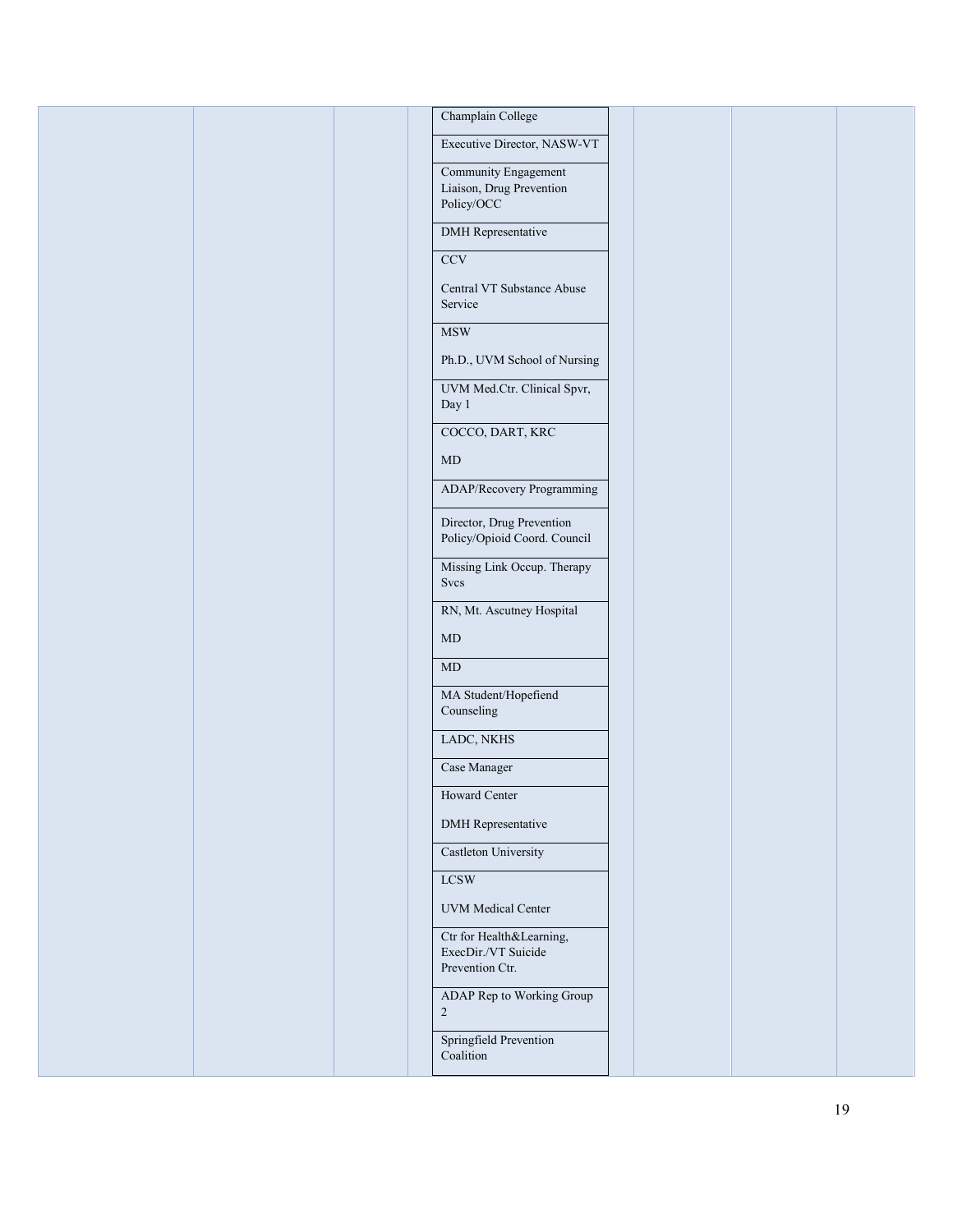|                                                                          |                                                                                     |         | VT House of Representatives                                                                    |     |     |           |
|--------------------------------------------------------------------------|-------------------------------------------------------------------------------------|---------|------------------------------------------------------------------------------------------------|-----|-----|-----------|
|                                                                          |                                                                                     |         | Director of HR/Clara Martin<br>Center                                                          |     |     |           |
|                                                                          |                                                                                     |         | Habit OPCO, Brattleboro                                                                        |     |     |           |
|                                                                          |                                                                                     |         | ACSW, LICSW, Assoc. Prof.<br>Psychology & Human Services,<br>College of St. Joseph             |     |     |           |
|                                                                          |                                                                                     |         | <b>VTATP</b>                                                                                   |     |     |           |
|                                                                          |                                                                                     |         | <b>Working Fields</b>                                                                          |     |     |           |
| <b>Talent Pipeline</b><br><b>Management Health Care</b><br>Collaborative | VT Business<br>Roundtable/regional<br>chambers of commerce,<br>economic development | 6/27/17 | ACCD, VT Business Roundtable (not<br>sure who else is on this). The list below<br>is invitees: | N/A | N/A | $\rm N/A$ |
|                                                                          | orgs/ACCD                                                                           |         | Grace Cottage Hosp.                                                                            |     |     |           |
|                                                                          | US Chamber of<br>Commerce, employer-<br>led approach based on                       |         | Northeastern VT Regional<br>Hosp.                                                              |     |     |           |
|                                                                          | supply-chain principles.                                                            |         | Gifford Medical Ctr.                                                                           |     |     |           |
|                                                                          | Impacting multiple<br>sectors, but this is the                                      |         | Howard Center                                                                                  |     |     |           |
|                                                                          | one focused on health<br>care.                                                      |         | Porter Medical Ctr.                                                                            |     |     |           |
|                                                                          |                                                                                     |         | Rutland Regional Med Ctr                                                                       |     |     |           |
|                                                                          |                                                                                     |         | Mt. Ascutey Hosp. and Health<br>Ctr.                                                           |     |     |           |
|                                                                          |                                                                                     |         | Central VT Medical Ctr                                                                         |     |     |           |
|                                                                          |                                                                                     |         | VA Medical Center                                                                              |     |     |           |
|                                                                          |                                                                                     |         | <b>UVMHN</b>                                                                                   |     |     |           |
|                                                                          |                                                                                     |         | Northwestern Med Ctr                                                                           |     |     |           |
|                                                                          |                                                                                     |         | Southwestern VT Med. Ctr                                                                       |     |     |           |
|                                                                          |                                                                                     |         | Springfield Hospital                                                                           |     |     |           |
|                                                                          |                                                                                     |         | Brattleboro Memorial Hosp.                                                                     |     |     |           |
|                                                                          |                                                                                     |         | <b>Brattleboro Retreat</b>                                                                     |     |     |           |
|                                                                          |                                                                                     |         | North Country Hosp.                                                                            |     |     |           |
|                                                                          |                                                                                     |         | Copley Hospital                                                                                |     |     |           |
|                                                                          |                                                                                     |         | Dartmouth Hitchcock                                                                            |     |     |           |
|                                                                          |                                                                                     |         | <b>UVM</b> Medical Center                                                                      |     |     |           |
|                                                                          |                                                                                     |         | Vermont Health Care<br>Association                                                             |     |     |           |
|                                                                          |                                                                                     |         | Genesis Health Care<br>Corporation                                                             |     |     |           |
|                                                                          |                                                                                     |         | Visiting Nurse Chittenden Cty                                                                  |     |     |           |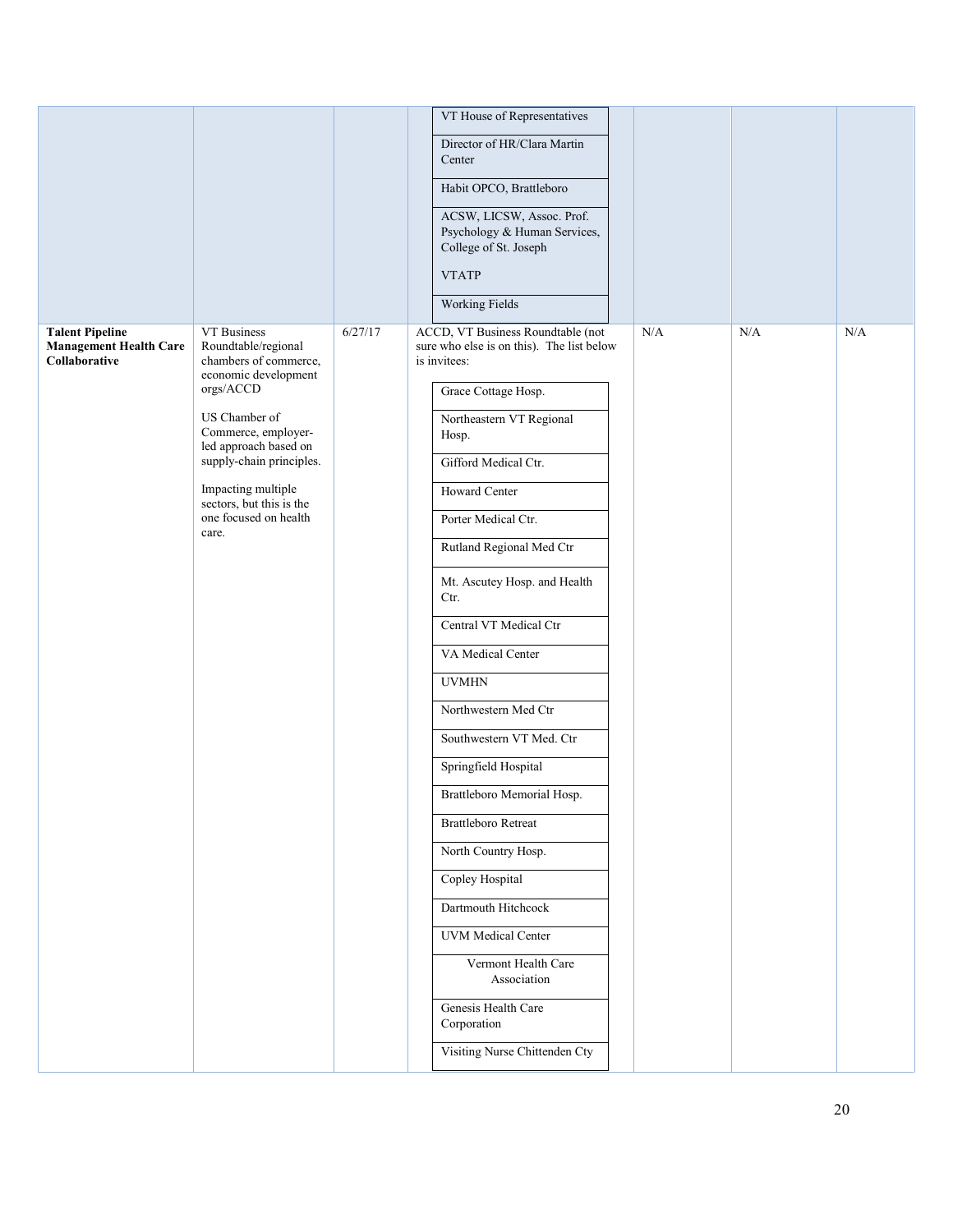|                                                                                                                              |                                                                                                                                                                                                                                                                                                                                                                |                                     | Community Health Center<br>Burlington<br>Wake Robin and Linden<br>Residential Care<br>Mayo Rehab/Residential Care<br>Converse Home<br>Cedar Hill Continuing Care<br>Community<br>Franklin County Rehab<br>North Country Hospital<br>The Manor<br>Northwestern Medical Center<br>Rutland Health Care &<br><b>Rehabilitation Center</b><br>Mountain View Center<br>The Pines<br>Shard Villa<br><b>Union House</b><br>Franklin County Home Health<br>(our VNA type org, including<br>hospice) |              |     |     |
|------------------------------------------------------------------------------------------------------------------------------|----------------------------------------------------------------------------------------------------------------------------------------------------------------------------------------------------------------------------------------------------------------------------------------------------------------------------------------------------------------|-------------------------------------|--------------------------------------------------------------------------------------------------------------------------------------------------------------------------------------------------------------------------------------------------------------------------------------------------------------------------------------------------------------------------------------------------------------------------------------------------------------------------------------------|--------------|-----|-----|
|                                                                                                                              |                                                                                                                                                                                                                                                                                                                                                                |                                     | Northwest Counseling &                                                                                                                                                                                                                                                                                                                                                                                                                                                                     |              |     |     |
|                                                                                                                              |                                                                                                                                                                                                                                                                                                                                                                |                                     | Support Services (NCSS)                                                                                                                                                                                                                                                                                                                                                                                                                                                                    |              |     |     |
| <b>Career Pathways</b><br><b>Coordinator Group</b>                                                                           | S. 135 sec. E.3 (2017)<br>Create a series of career<br>pathways; curriculum<br>development (incl<br>stakeholder<br>engagement)                                                                                                                                                                                                                                 | SFY18<br><b>Budget</b><br>Enactment | DOL, AHS, ACCD, AOR, Statewide<br>Workforce Development Board, Career<br>Tech Ed Centers, Employers, Post-<br>Secondary Partners, related entities.                                                                                                                                                                                                                                                                                                                                        | N/A          | N/A | N/A |
| Mental Health,<br>Developmental<br>Disabilities, and<br><b>Substance Use Disorder</b><br><b>Workforce Study</b><br>Committee | S. 133 sec. 9 (2017)<br>Examine best practices<br>for training, recruiting,<br>and retaining health care<br>providers and other<br>service provider sin<br>Vermont, particularly<br>with regard to the fields<br>of mental health,<br>developmental<br>disabilities, and<br>substance use disorders.<br>Include review of loan<br>repayment,<br>reimbursement. | By 7/1/17<br>and ends<br>12/31/17   | AHS Secretary (Chair), DOL, DMH,<br>DAIL, VDH, Vermont State Colleges,<br>Governor's Health Care Workforce Work<br>Group (listed above), person affected by<br>current services, rep of the families of<br>persons affected by current services,<br>VCP, Dir of Substance Abuse Prevention,<br>AHEC, anyone else the Chair invites.                                                                                                                                                        | Due 12/15/17 |     |     |